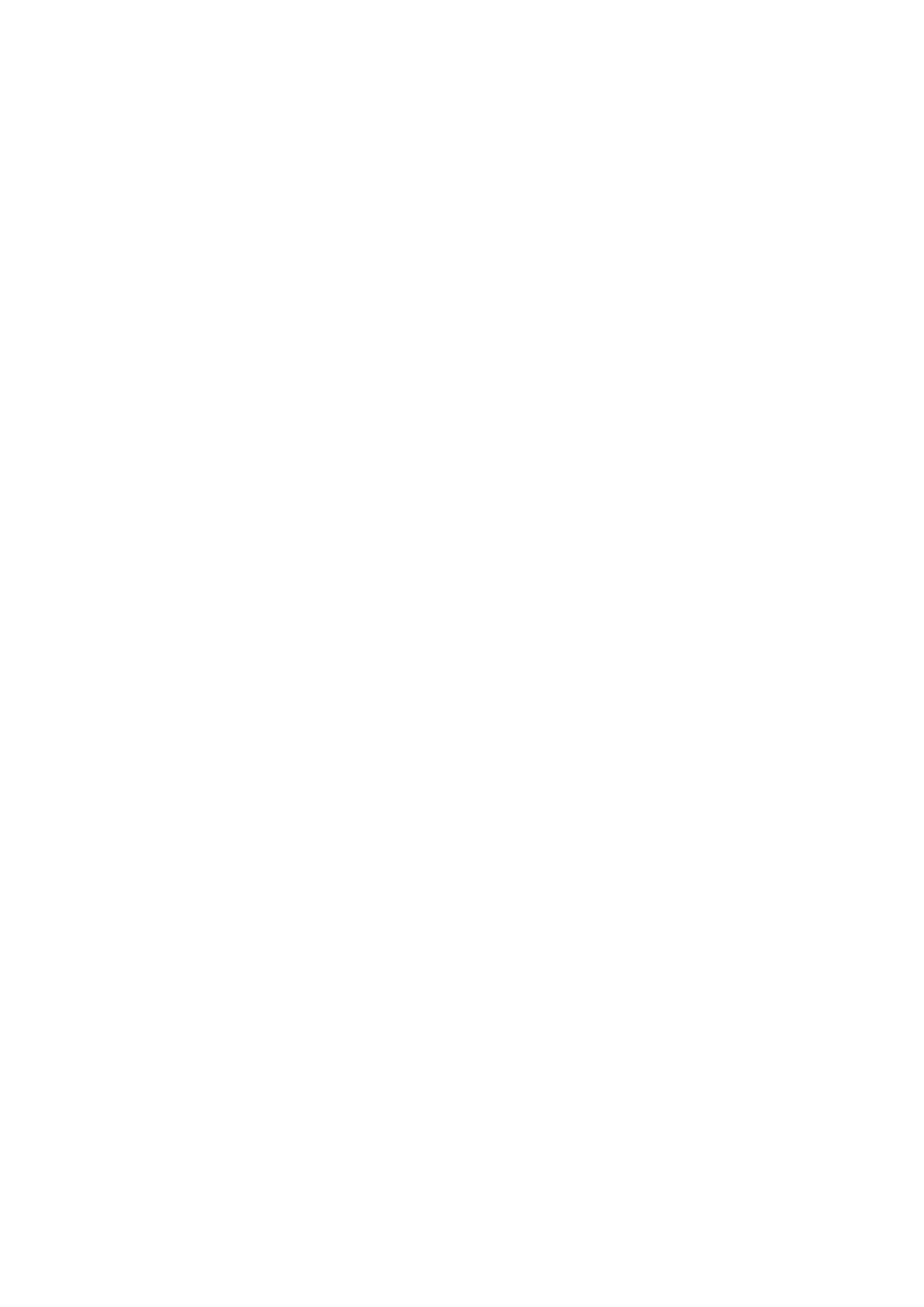

# **Effect of biofertilizer, under salinity condition on the yield and oil content of three ecotype of hemp (Cannabis sativa L.)**

### **Mahsa Zarei 1 , Mahmoud Reza Tadayon <sup>2</sup> Ali Tadayyon 2**  *and*

- 1. M.Sc. Student, Department of Agronomy, Faculty of Agriculture, University of Shahrekord, Shahrekord, Iran
- 2. Associate Proffessor, Department of Agronomy, Faculty of Agriculture, University of Shahrekord, Shahrekord, Iran

**Received: 29 October 2013 Accepted: 17 December 2014**

### **Abstract**

In order to evaluate the yield components and oil content of hemp plant under different biological fertilizer and saline water and soil condition, a field experiment was conducted as a factorial arrangement in a randomized complete block design with three replications in the North East of 'Isfahan' in 2012. The experimental treatments include, three hemp ecotypes of 'Isfahan', 'Shiraz' and 'Mashad' as the first factor and fertilizer treatments of urea, nitroxin, super nitro-plus, bio-sulfur, mycorrhizae (*Glomus mosseae*) and control (without fertilizer) as the second factor, subjected to the saline soil irrigation water. The traits of seed numbers per plant, 1000 seeds weight, grain yield, biological yield, harvest index and percent of seed oil were measured. The results showed the maximum grain yield and harvest index were belong to mycorrhizae treatment and the minimum was belong to control. Besides, mycorrhizae showed maximum biological yield and other treatments had not significantly effect. 1000 seeds weight was not affected significantly under different fertilizer treatments, but the ecotypes of 'Mashhad' and 'Shiraz' showed maximum (13.33 g) and ecotype of 'Isfahan' produced minimum (7.8 g) 1000 seeds grain. Each four fertilizer treatments caused significant promotion of oil content (29.2 percent w/w) compare to control (26.5 percent w/w), but did not observed any significant effect between fertilizer treatments. Ecotype of 'Isfahan' under bio-sulfur and mycorrhizae treatments with average of 800 seeds per plant had maximum and ecotypes of 'Mashhad' and 'Shiraz' had minimum of 76 seeds per plant.

**Keywords:** bio-fertilizers, grain yield, hemp, oil percentage, salinity stress.

Corresponding Author: mrtadayon@yahoo.com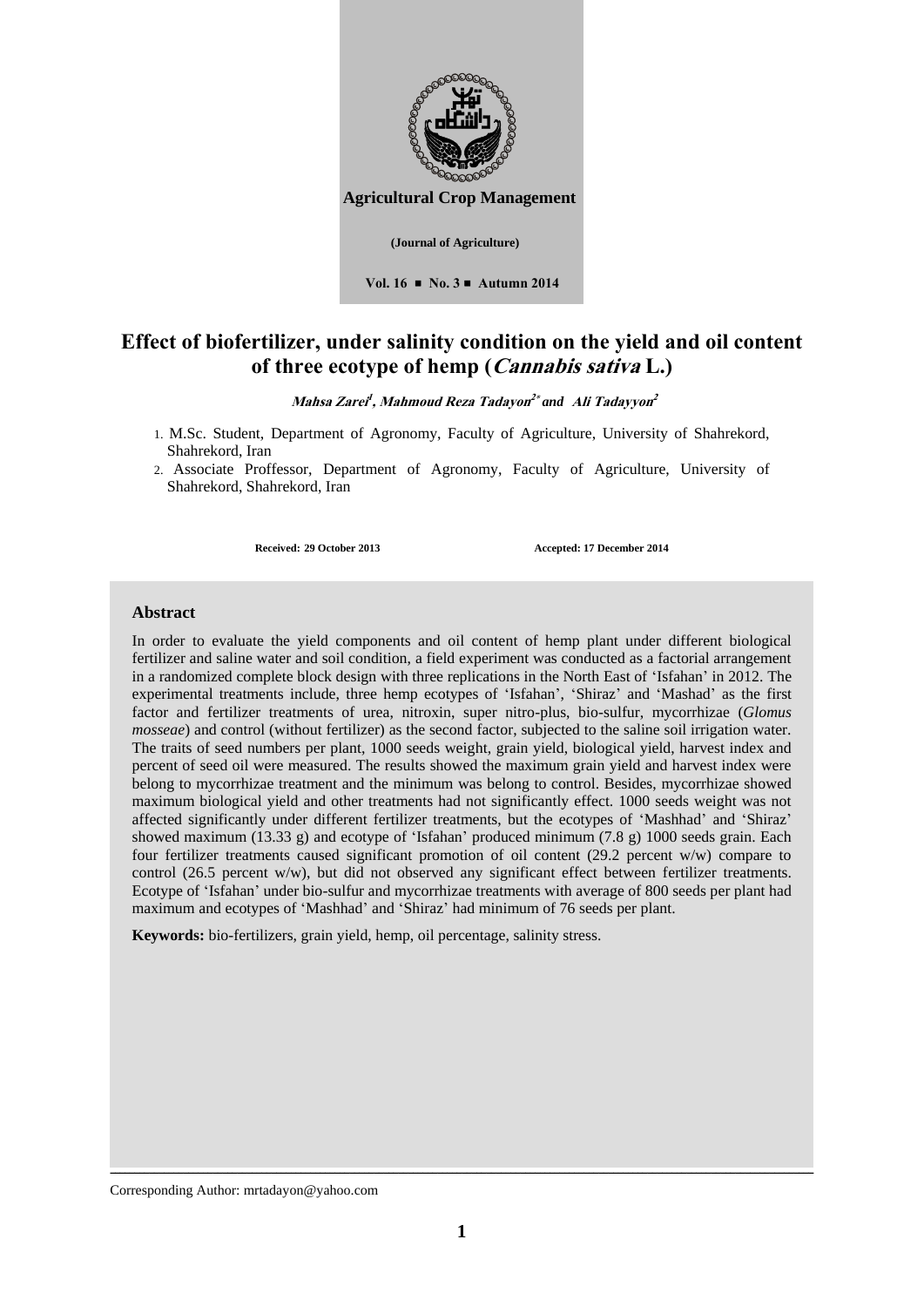

### **Comparison of quantitative and qualitative characteristics and storability of onion populations**

**Abdolsatar Darabi 1 and Reza Salehi 2**

1. Assistant Professor, Behbahan Agriculture Reseach Station, Agriculture and Natural Resources Research Center of Khouzestan, Behbahan, Iran

2. Assistant Professor, Department of Horticultural Sciences, Faculty of Agricultural Science and Engineering, College of Agriculture and Natural Resources, University of Tehran, Karaj, Iran

**Received: 9 July 2013 Accepted: 26 April 2014**

#### **Abstract**

Quantitative and qualitative characteristicsand storability of Behbahan landrace, selected population from Behbahan landrace and 'Primavera' cultivar were compared at Behbahan Agriculture Research Stationfor two years (2009-2010). Field experiment was performed based on randomized complete block design containing four replications. Seedlings were transplanted in mid-December. A split plot in time experiment based on randomized complete block design containing four replications was used to compare the storability of the studied populations. Populations were considered as main plot in three levels and the date of bulb observations as sub plot in 13 levels. Bulbs were stored in non-control storage. The observations were done for sprouting, rotting, incidence of black mold and weight losses percent at 15 day intervals. The results showed that the differences of total yield (fresh) among populations were not significant, however marketable yield of Behbahan bred onion and 'Primavera' cultivar was significantly higher than Behbahan landrace. The yield of bulb dry weight of Behbahan bred onion was higher than source landrace and 'Primavera' cultivar at five and one percentprobability level. Bulb dry matter percent and bulb color uniformity of Behbahan bred onion was higher than source landrace. In the other hand the percent of double bulbs and neck diameter of Behbahan bred onion was lower than source landrace. The difference of storability between Behbahan bred onion and source landrace was not significant, but the storability of 'Primavera' cultivar was significantly lower than other populations.

**Keywords:** Bulb, genotype, landrace, local, yield.

Corresponding Author: darabi6872@yahoo.com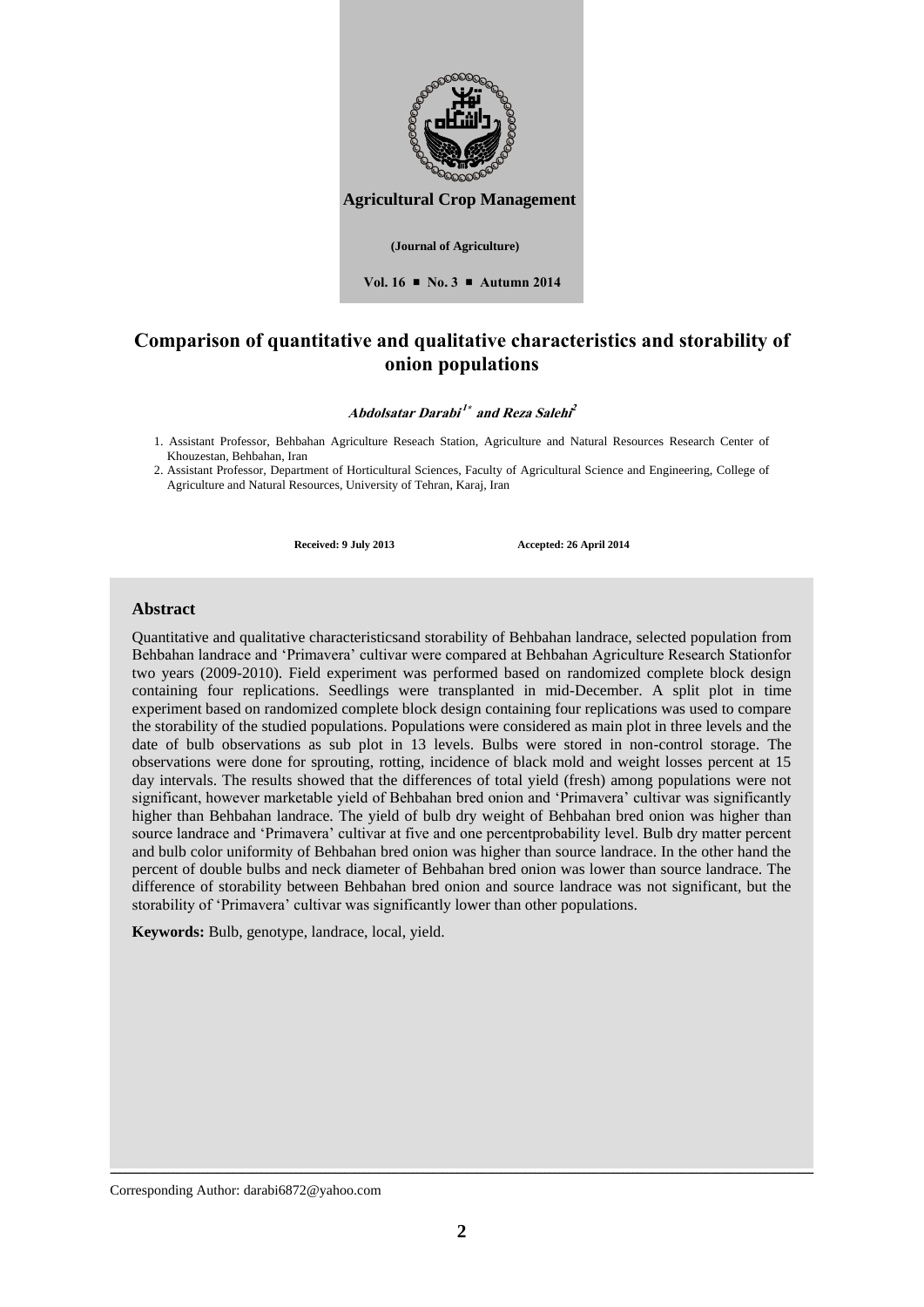

**Vol. 16 No. 3 Autumn 2014**

# **Some phytochemical and morphological characteristics of dog rose (Rosa canina L.) fruit in North of Iran**

**Kerametollah Saeidi 1 , Fatemeh Sefidkon 2 and Alireza Babaei 3**

- 1. Ph.D Candidate, Department of Horticultural Science, Faculty of Agriculture, Tarbiat Modares University, Tehran, Iran
- 2. Professor, Research Institute of Forest and Rangelands, Peykanshahr, Iran
- 3. Assistant Professor, Department of Horticultural Science, Faculty of Agriculture, Tarbiat Modares University, Tehran, Iran

**Received: 28 July 2013 Accepted: 28 Oct 2013**

### **Abstract**

Dog rose (*Rosa canina* L.) is an important medicinal plant belongs to *Rosaceae* family. Dog rose fruit is beneficial to the digestive system and it use in food and tea. This study carried out for determination of some phytochemical and morphological characteristics of dog rose fruit in ten regions of north of Iran. Beta-carotene determined by the HPLC method and spectrophotometer used for determination of total soluble carbohydrate and total anthocyanin content. GGE biplot method used for studying effect of different regions on chemical and morphological properties. Results showed significant difference between traits in studied regions. Beta-carotene ranged between 0.05–0.323 (mg/g FW). Total soluble carbohydrate varied from 5.9–23.3 percent. The highest content of total anthocyanin 23.7 and the lowest was 7.71 (mg/L 11 yaniding-3-glucoside). The highest and lowest amount of TSS in regions under study was 15.72 and 34.9 percent, respectively. Chalus region (IR56) had the highest amount of beta-carotene according to the polygon. The highest content of and total anthocyanin obtained from Rudbar region (IR51). Pearson's coefficients showed that fruit weight had significantly correlation with fruit flesh. Fruit length had significantly correlation with fruit width. Also total soluble carbohydrate correlation with total anthocyanin and TSS was significant

**Keywords:** anthocyanin, beta-carotene, carbohydrate, dog rose fruit, morphology.

Corresponding Author: Sefidkon@rifr-ac.ir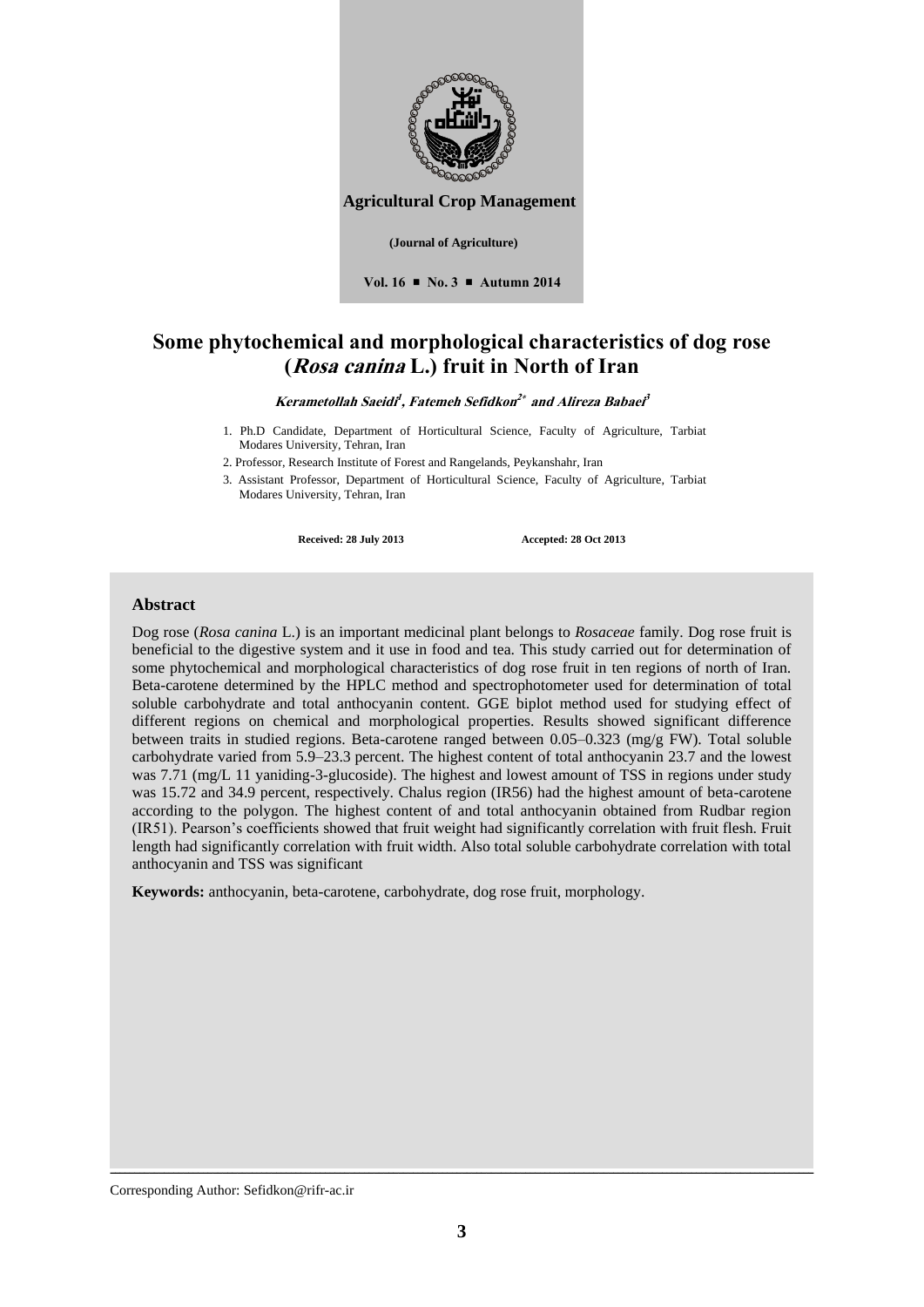

**Agricultural Crop Management** 

**Vol. 16 No. 3 Autumn 2014**

## **Azolla an environmental problem or an appropriate growth medium of ornamental plants?**

Ali Mohammadi Torkashvand <sup>1</sup>\*, Maryam Mirhoseini Moghadam <sup>2</sup> and Behzad Kaviani <sup>3</sup>

1. Associate Professor, Department of Horticulture, Rasht Branch, Islamic Azad University, Rasht, Iran

2. Former M.Sc. Student, Department of Horticulture, Rasht Branch, Islamic Azad University, Rasht, Iran

3. Assistant Professor, Department of Horticulture, Rasht Branch, Islamic Azad University, Rasht, Iran

**Received: 12 August 2013 Accepted: 4 April 2014**

### **Abstract**

Climatic conditions of Guilan have been helped to expanding Azolla growth in wetland and ponds of this province. Regarding environmental problems of Azolla accumulation, a study was conducted to investigate impact of composted Azolla with nutrient solution on the growth of *Dracaena marginata* in replacement of peat at Ornamental Plants and Flowers Research Station, Lahijan, Iran. The control treatment was a 2:1 ratio of peat: perlite  $(v/v)$  and peat was replaced by composted Azolla at zero, 25, 50, 75 and 100 percent v/v. The research was conducted as a factorial experiment based on a completely randomized design in three replicates with 90 plants. Substrate properties including bulk density, porosity, electrical conductivity, pH, C/N ratio and phosphorus, potassium, iron, zinc and manganese concentrations were measured. Plant growth indexes including leaf and stem dry weight, leaf and stem fresh weight, plant height, stem diameter and number of leaves were measured. The results showed that the highest growth was observed at 75 and 100 percent Azolla compost with nutrient solution and the lowest growth obtained at control and 25 percent compost of Azolla. Azolla compost without nutrient solution had a greater effect on plant growth as compared with control even with the consumption of nutrient solution.

**Keywords:** Azolla compost, *Dracaena*, growth medium, Ornamental plant, peat.

Corresponding Author: m.torkashvand54@yahoo.com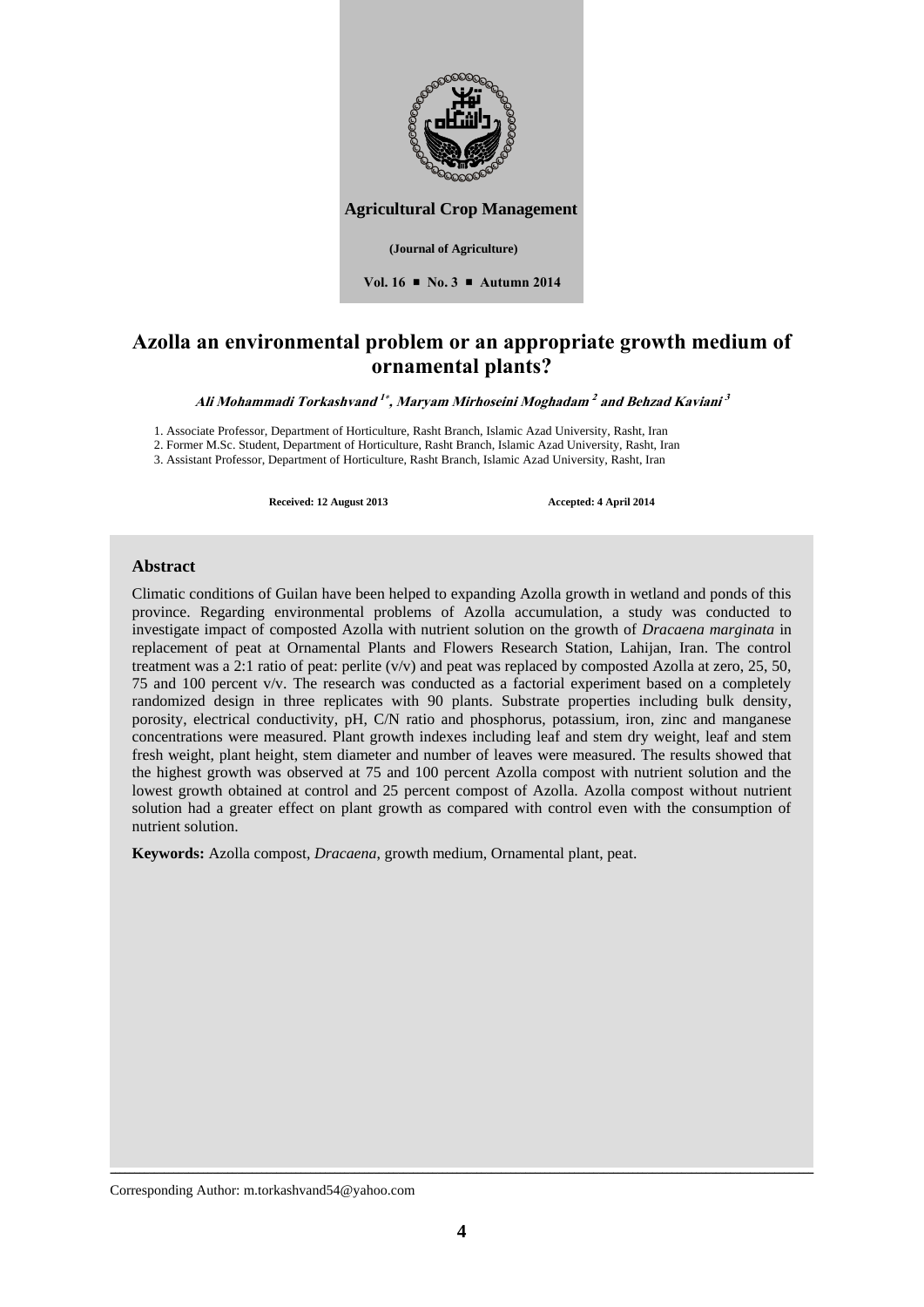

# **Investigation of preharvest application of salicylic acid and methyl jasmonate on quantitative and qualitative characteristics of cut rose flower**

**Asghar Ramezanian 1 , Seyyed Hossein Mirdehghan 2 and Najmeh Roshanzamir 3**

1. Assistant Professor, Department of Horticultural Science, College of Agriculture, Shiraz University, Shiraz, Iran

2. Associate Professor, Department of Horticultural Science, College of Agriculture, Vali-e-Asr University, Rafsanjan, Iran

3. M.Sc. Student, Department of Horticultural Science, College of Agriculture, Vali-e-Asr University, Rafsanjan, Iran

**Received: 25 April 2013 Accepted: 17 May 2014**

#### **Abstract**

In this research the effect of preharvest application of salicylic acid and methyl jasmonate on vase life and some qualitative and quantitative characteristics of cut rose flowers cvs. 'Sweet Water' and 'Dolsevita' was investigated. Salicylic acid at 0.01, 0.05 and 0.1 mM and methyl jasmonate at 0.1 and 0.2 mM foliar sprayed and distilled water used as control. This experiment was carried out using CRD with four replications. Harvested flowers kept at  $3\pm1^{\circ}$ C and 70-80 percent RH. Results showed that methyl jasmonate at 0.2 and salicylic acid at 0.1 mM on 'Sweet Water' and methyl jasmonate at 0.1 mM on 'Dolsevita' increased vase life with delay in senescence related processes through increase in solution uptake, increase in relative fresh weight, maintenance of plant membrane stability and stem total carbohydrate. Also, 'Sweet Water' with average of 40.56 days compared with 'Dolsevita' with average of 27.74 days increased the vase life. Overall, preharvest spray of roses with methyl jasmonate and salicylic acid as a method to increase postharvest quality and maintenance of cut roses is recommendable.

**Keywords:** maintenance, quality, senescence, spray, vase life.

Corresponding Author: ramezanian@shirazu.ac.ir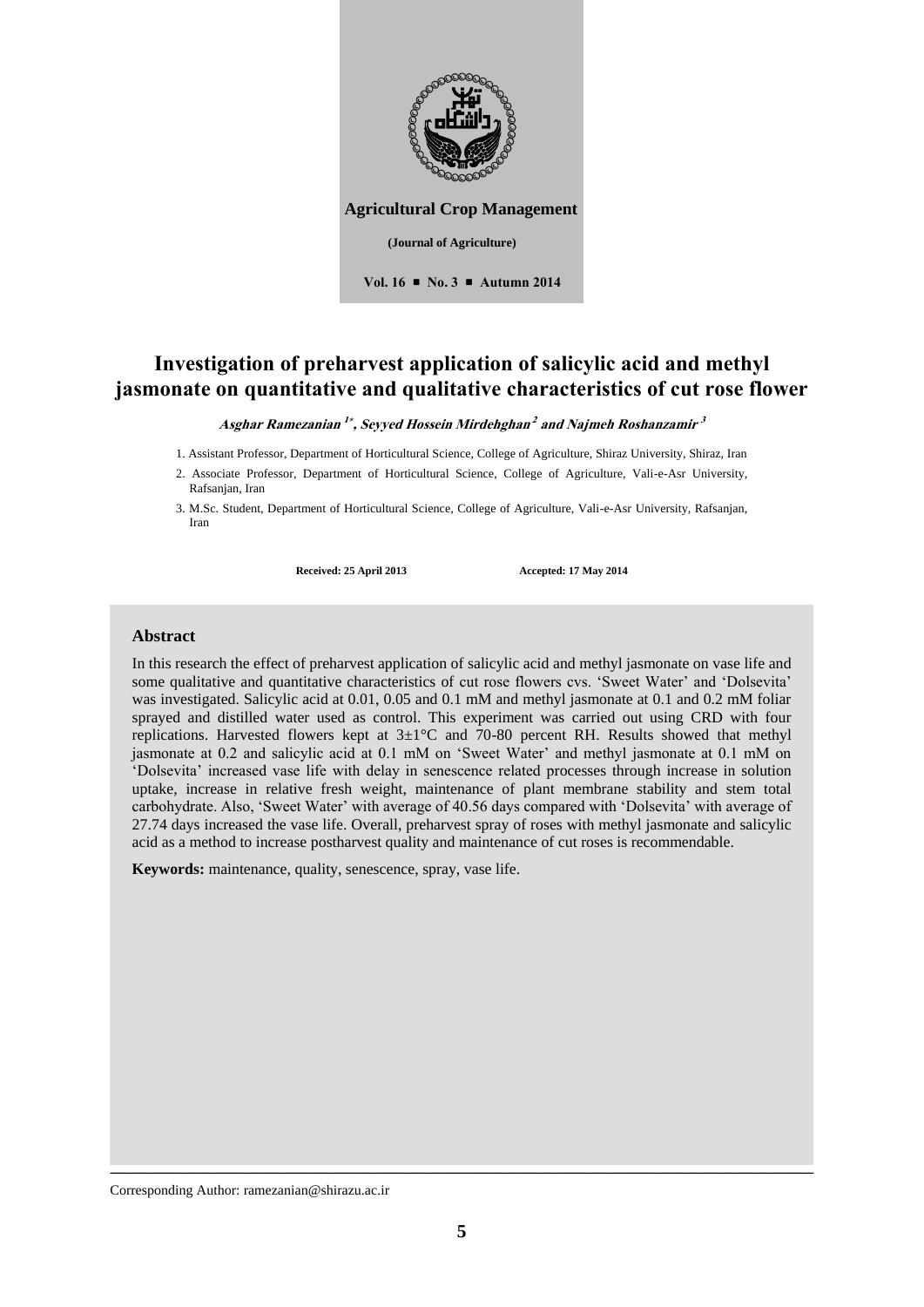

# **The effect of supplementary irrigation and methods of nitrogen application on grain yield and its components in chickpea (Cicer arietinum L.)**

 $M$ okhtar Ghobadi<sup>1\*</sup>, Hossein Salahi<sup>2</sup>, Mohammad Eghbal Ghobadi<sup>3</sup> and Siroos Mansoorifar<sup>4</sup>

- 1. Assistant Professor, Department of Agronomy and Plant Breeding, College of Agriculture and Natural Resources, Razi University, Kermanshah, Iran
- 2. M.Sc. Student, Department of Agronomy and Plant Breeding, College of Agriculture and Natural Resources, Razi University, Kermanshah, Iran
- 3. Assistant Professor, Department of Agronomy and Plant Breeding, College of Agriculture and Natural Resources, Razi University, Kermanshah, Iran
- 4. Assistant Professor, Department of Agronomy and Plant Breeding, College of Agriculture and Natural Resources, Razi University, Kermanshah, Iran

**Received: 14 July 2013 Accepted: 12 March 2014**

### **Abstract**

To study the responses of grain yield of chickpea to drought stress and application methods of nitrogen fertilizer, an experiment was carried out as split-plot at College of Agriculture and Natural Resources, Razi University, Kermanshah, Iran, during 2009-10 and 2010-11. The supplementary irrigation at three levels (1. without irrigation, 2. one irrigation at flowering and 3. two irrigations at flowering and podding stages) as main-plot and the combination of different amounts and application methods of nitrogen fertilizer were as sub-plots. The results showed that grain yield increased significantly due to increasing the number of grains per plant and 100-grain weight in response to supplementary irrigation treatments. There was no significant difference in grain yield between one and two supplementary irrigation treatments with 1646 and 1728 kg/ha, respectively. Methods of nitrogen application had significant effects on grain yield and some yield components, but had not effect on 100-grain weight. Foliar spraying accompanied by soil application of N increased significantly grain yield. Finally, to get high grain yield in chickpea we recommend supplementary irrigation at flowering stage and also usage of both nitrogen application methods (soil application + foliar spraying).

**Keywords:** chickpea, drought, fertilizer, nitrogen, soil application, spraying.

Corresponding Author: ghobadi.m@razi.ac.ir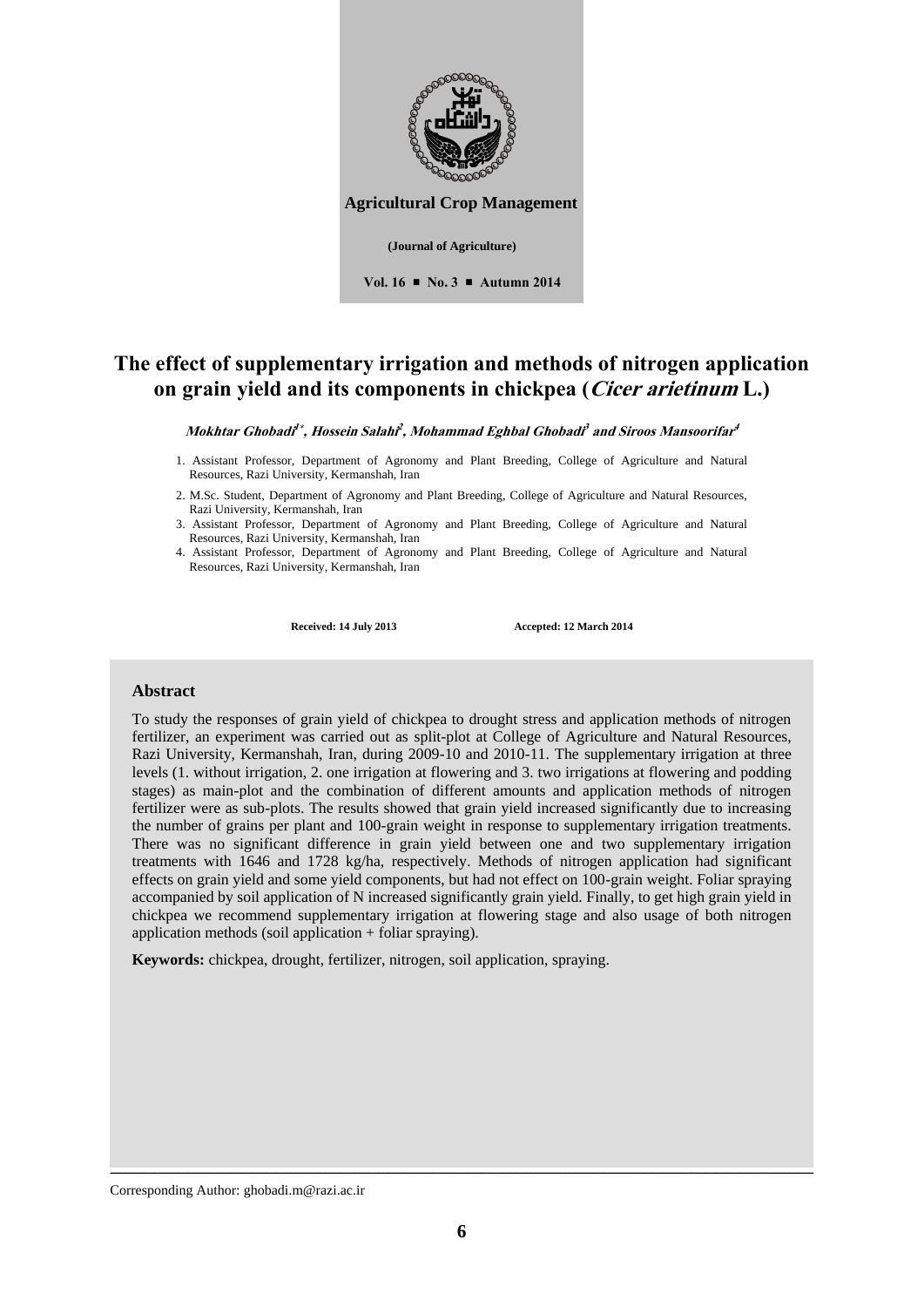

# **The effect of drought preconditioning on increasing drought stress tolerance in two turfgrass species, creeping bentgrass (Agrostis stolonifera cv. Palustris) and tall fescue (Festuca arundinacea cv. Greystone)**

**Kamran Amiri Nasab 1 , Hedayat Zakizadeh 2 , Mahmoud Ghasemnezhad 3 and Mohammad Hassan Biglouei 4**

- 1. M.Sc. graduate student, Department of Horticultural Sciences, Faculty of Agricultural Sciences, University of Guilan, Rasht, Iran
- 2. Assistant Professor, Department of Horticultural Sciences, Faculty of Agricultural Sciences, University of Guilan, Rasht, Iran
- 3. Associate Professor, Department of Horticultural Sciences, Faculty of Agricultural Sciences, University of Guilan, Rasht, Iran
- 4. Assistant Professor, Department of Water Engineering, Faculty of Agricultural Sciences, University of Guilan, Rasht, Iran.

**Received: 12 July 2013 Accepted: 7 December 2013**

#### **Abstract**

Drought preconditioning (DP) is a method of irrigation with low frequency and longer duration to extend the root system and suppress drought damage in plants. In the present study, the effect of DP for 30 days on increasing tolerance to drought stress in two turfgrass species, creeping bentgrass (*Agrostis stolonifera* cv. Palustris) and tall fescue (*Festuca arundinacea* cv. Greystone) was investigated. DP and control plants were irrigated for 50 days with different levels of soil suction (20-23, 40-43, 50-53 and 70-73 centibar), and finally plants were watered up to field capacity level for 15 days, to recover from stress. Results showed that DP significantly lead to reduction in shoot length and increase in root length in both turfgrass species. DP plants showed less shoot dry and fresh weight and also less electrolyte leakage (EL) at each levels of stress, in compare with the control. Furthermore, DP plants showed greater reduction in EL after recovery. DP treatment also reduced leaf RWC at the end of 50 days of stress and after recovery in tall fescue, but in creeping bentgrass retained it at the control level. Overall, it appears that DP treatment can increase tolerance to drought stress in two species with increasing root length, reducing shoot length and EL and preserving leaf RWC.

**Keywords:** conditioning, electrolyte leakage, recovery, water shortage, water stress.

Corresponding Author: Zakizadeh@guilan.ac.ir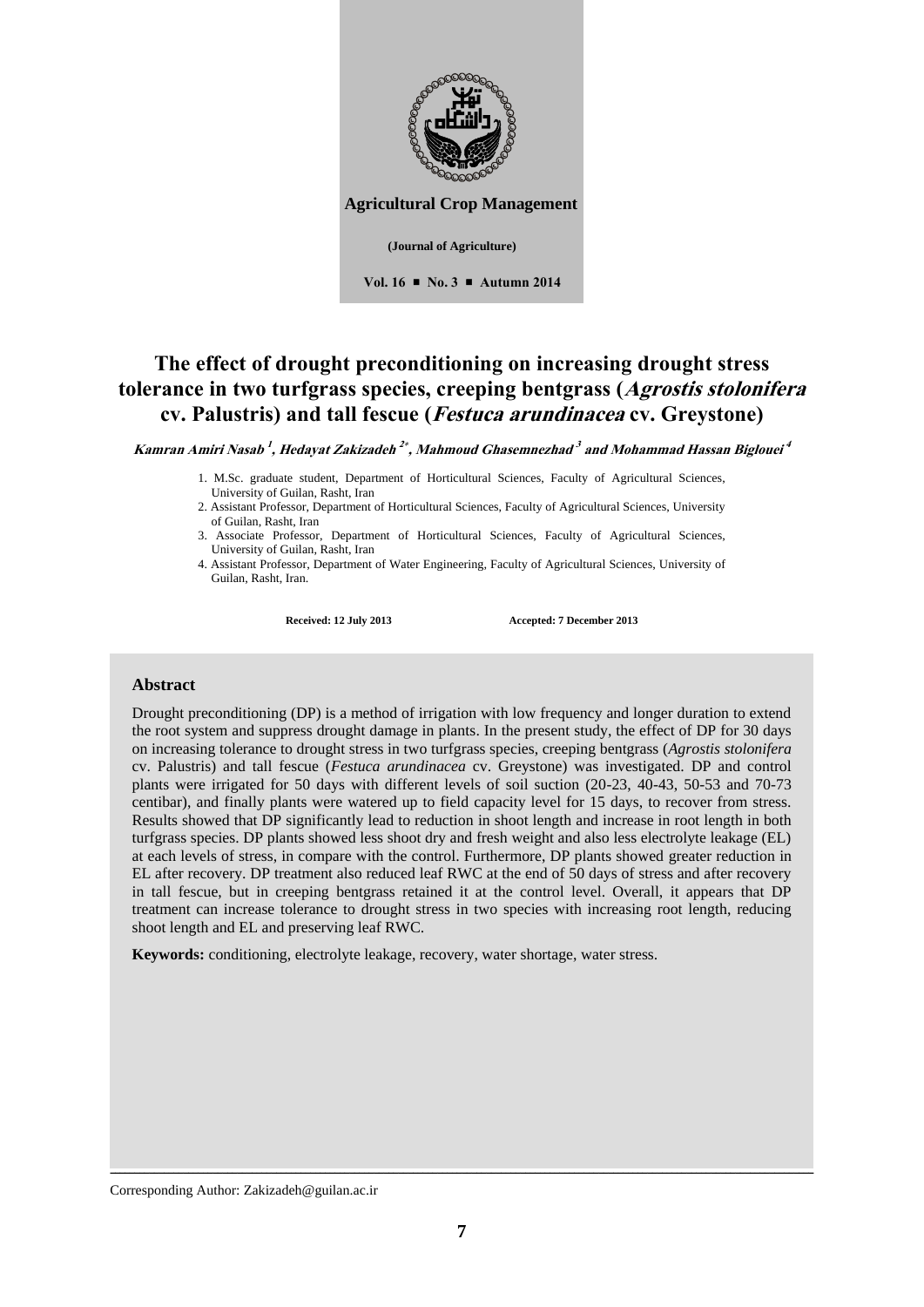

**Agricultural Crop Management** 

**Vol. 16 No. 3 Autumn 2014**

### **Seasonal changes in essential oil content, yield and composition of spearmint (Mentha spicata L.) cultivated in Shoshtar**

**Mohammad Mahmoodi Sourestani 1 and Mehrdad Akbarzadeh 2**

1. Assistant Professor, Department of Horticultural Science, Faculty of Agriculture, Shahid Chamran University of Ahvaz, Ahvaz, Iran

2. M.Sc. Student, Medicinal and Aromatic Plants Institute, University of Shahid Beheshti, Tehran, Iran

**Received: 2 August 2013 Accepted: 29 January 2014**

### **Abstract**

Spearmint (*Mentha spicata* L.) is one of the most important mint family plants that have numerous applications in food, cosmetical and pharmaceutical industries due to its valuable medicinal properties. In this research, the change in plant fresh and leaf dry weights, essential oil content, yield and composition were studied during year as randomized complete block design with 12 treatments and three replications. Result showed that harvest time had a significant effect on plant fresh and leaf dry weights, essential oil content and yield. The highest plant fresh weight (1868.7  $\text{gr/m}^2$ ) and leaf dry weight (253.3  $\text{gr/m}^2$ ) were recorded in July and June, respectively. Plants also showed highest amount of essential oil content (3.82 percent) and yield  $(8.5 \text{ gr/m}^2)$  in July. The main essential oil componenens were carvone, limonene, careen, α-pinene, myrecene, β-borbonene, cisdihydrocarvone, dihydrocarveol, dihydrocarvyl acetate, pulgone and trans caryophylene. The highest (67.9 percent) and lowest (22.4 percent) amounts of carvone were observed in July and January, respectively. The highest (21.1 percent) and lowest (4 percent) amounts of limonene were observed in Augest and December, respectively. The maximum amount of caren (5.8 percent) was obtained in January. Cis dihydrocarvone, dihydrocarveol and dihydrocarvyl acetate increased during winter. In total, spearmint can be harvested from May to Octomber but best harvesting time is July.

**Keywords:** carvone, dry weight, essential oil, fresh weight, harvest time, limonene, spearmint.

Corresponding Author: m.mahmoodi@scu.ac.ir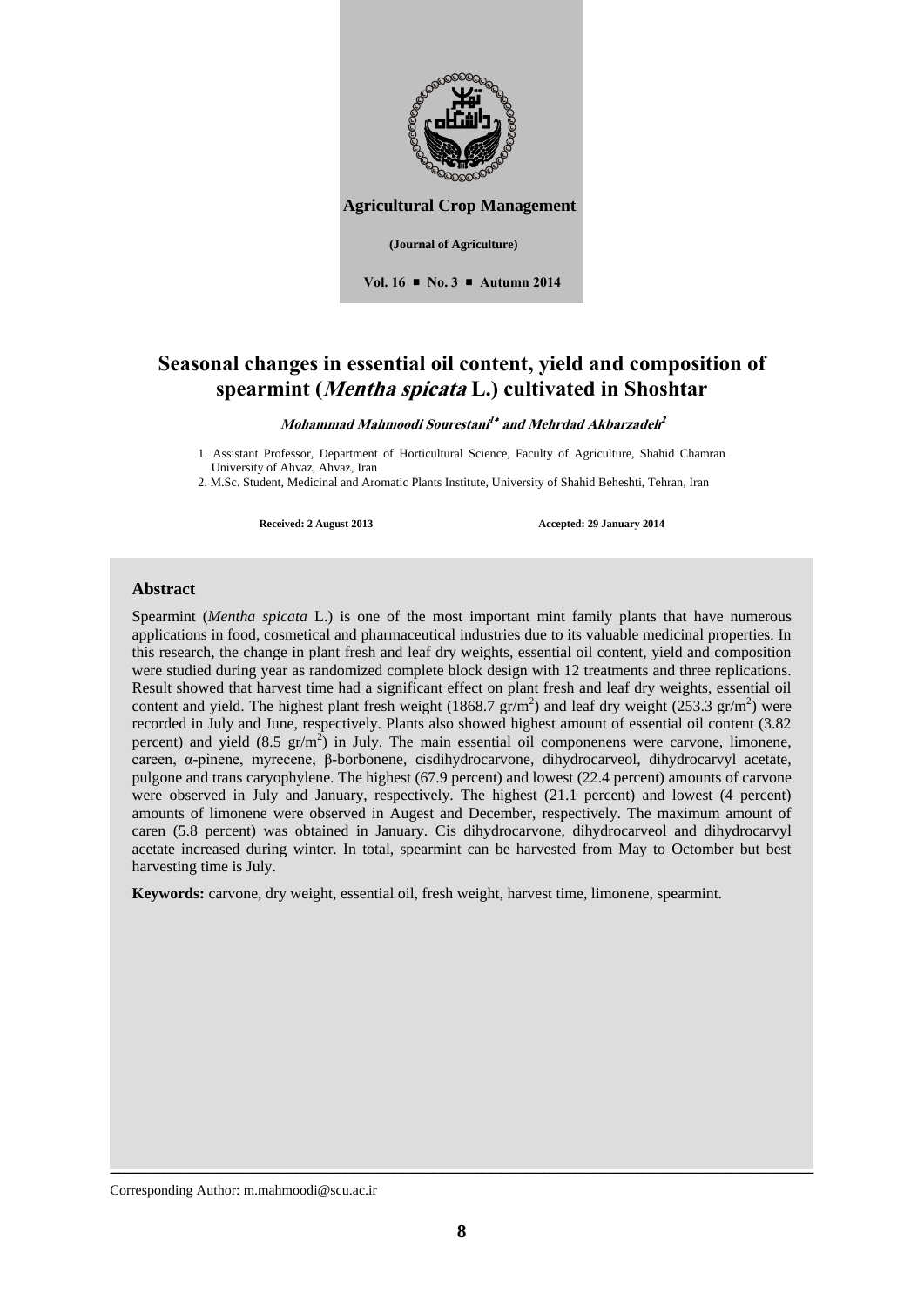

**Agricultural Crop Management** 

**Vol. 16 No. 3 Autumn 2014**

# **Effect of micronutrient elements on seed yield, qualitative traits and oil in winter rapeseed (Brassica napus L.) varieties**

**Marefat Mostafavi Rad 1 , Esmaeil Jadidi 2 and Taghi Babaei 3**

- 1. Professor Assistant, Department Seed and Pland Improvement, Agricultural and Natural Resources Research Center of Guilan Province, Rasht, Iran
- 2. M.Sc. Student, Department of Science and Seed Technology, Islamic Azad University of Ashtian, Ashtian, Iran

3. Instructor, Department Seed and Pland Improvement Agricultural and Natural Resources Research Center of Markazi Province, Arak, Iran

**Received: 29 July 2013 Accepted: 23 Nov 2013**

### **Abstract**

To evaluate the seed yield and qualitative traits and oil in some winter rapeseed (*Brassica napus* L.) varieties as affected by micronutrient elements, this experiment was performed during 2011-2012 cropping seasons as split plot arrangement in randomized complete block design with three replications, in Arak, Iran. Micronutrient fertilizers including Zero as check, Fe, Zn, Mn, Fe+Zn, Fe+Mn, Zn+Mn, Fe+Zn+Mn as main plot and rapeseed varieties including 'Zarfam', 'Okapi', 'Modena' and 'Licord' as sub plot, comprised the experimental factors. The results showed that 'Okapi' variety had the highest seed yield as affected by check (4194 kg/ha) and Zn+Mn (4011 kg/ha) treatments, respectively. In this research, 'Licord' variety showed the highest seed content of zinc at check and Fe+Mn treatments. The greatest seed content of copper obtained in 'Modena' variety and Fe+Zn treatment. The greatest seed content of iron was shown in 'Modena' vatiety, Fe and Fe+Zn treatments. Also, the highest seed content of manganese obtained in 'Modena' variety and Zn+Mn treatment. In general, Zn+Mn treatment increased seed yield and oleic acid in 'Okapi' variety. Hence, these treatments could be recommendable in Arak region and similar agroclimatic conditions.

**Keywords:** Fatty Acids, Micronutrients, Seed Qualitaty, Rapeseed, Yield.

Corresponding Author: mmostafavirad@gmail.com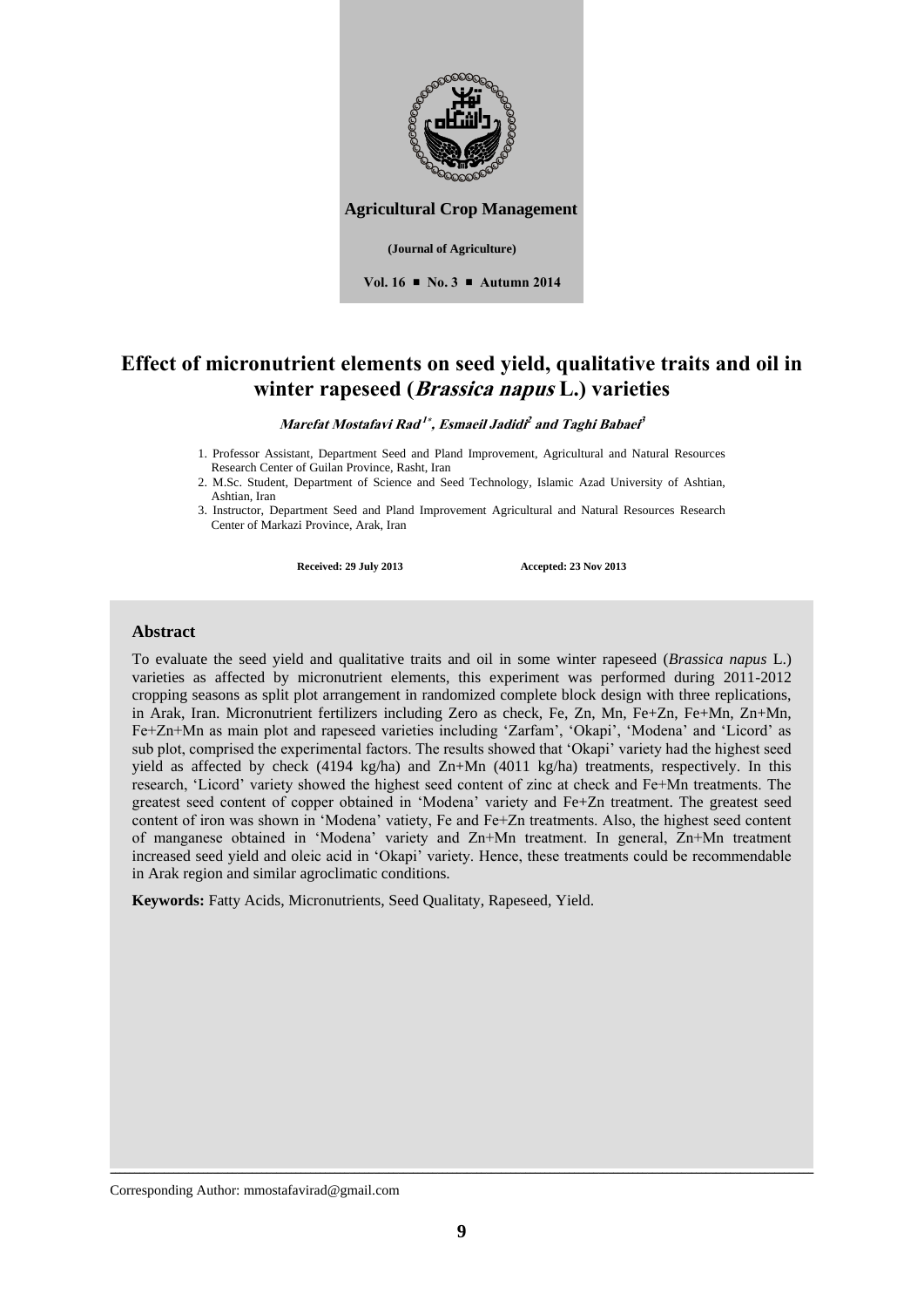

**Agricultural Crop Management** 

**(Journal of Agriculture)** 

**Vol. 16 No. 3 Autumn 2014**

# **Improving tolerance to water deficit using zinc foliar spraying in two common bean cultivars under Ilam climatic conditions**

Mehrshad Barary<sup>1</sup>, Sajad Kordi<sup>2\*</sup>, Lotf Ali Gerami<sup>3</sup>, Ali Hatami<sup>4</sup>, Ali Ashraf Mehrabi<sup>5</sup>and Fardin Ghanbari<sup>6</sup>

1. Assistant Professor, Department of Agronomy, Faculty of Agriculture, University of Ilam, Ilam, Iran

2. Ph.D. Candidate, Department of Agronomy, Faculty of Agriculture, University of Tabriz, Tabriz, Iran

3. MSc. Student, Department of Agronomy, Faculty of Agriculture, University of Ilam, Ilam, Iran

4. Assistant Professor, Department of Agronomy, Faculty of Agriculture, University of Ilam, Ilam, Iran

5. Assistant Professor, Department of Agronomy, Faculty of Agriculture, University of Ilam, Ilam, Iran

6. Ph.D. Candidate, Department of Horticulture, Faculty of Agriculture, Hamedan University, Hamedan,

Iran

**Received: 2 Oct 2013 Accepted: 24 Nov 2013**

### **Abstract**

To investigate the impact of foliar zinc application in reducing the negative effects of water stress on bean growth and yield, a field experiment was carried out in the Research Field of Ilam University in 2010. The experiment was arranged in split factorial based on a randomized complete blocks design with three replications. The experimental factors were water stress including water withholding at flowering stage, water withholding at pod formation and control (full irrigation) as main plots, and the factorial of zinc application levels including; zero, 2000 and 4000 ppm and two bean cultivars including 'Akhtar' and 'Dorsa' as sub-plots. Results showed that water stress significantly reduced grain yield and the lowest grain yield obtained from water stress at flowering stage. The highest (3163.6 kg/ha) grain yield achieved by zinc application with 4000 ppm concentration. There was a significant difference between cultivars in different treatments and in overall 'Dorsa' with 3846.4 kg/ha, produced the highest grain yield. According to the results, the most sensitive stage of bean plants to water stress is flowering stage and zinc application with a concentration of at least 4000 ppm can improve plant tolerance to water deficit.

**Keywords:** grain yield, *Phaseolus vulgaris*, water deficit stress, yield components, Zn.

Corresponding Author: sajad.kordi@gmail.com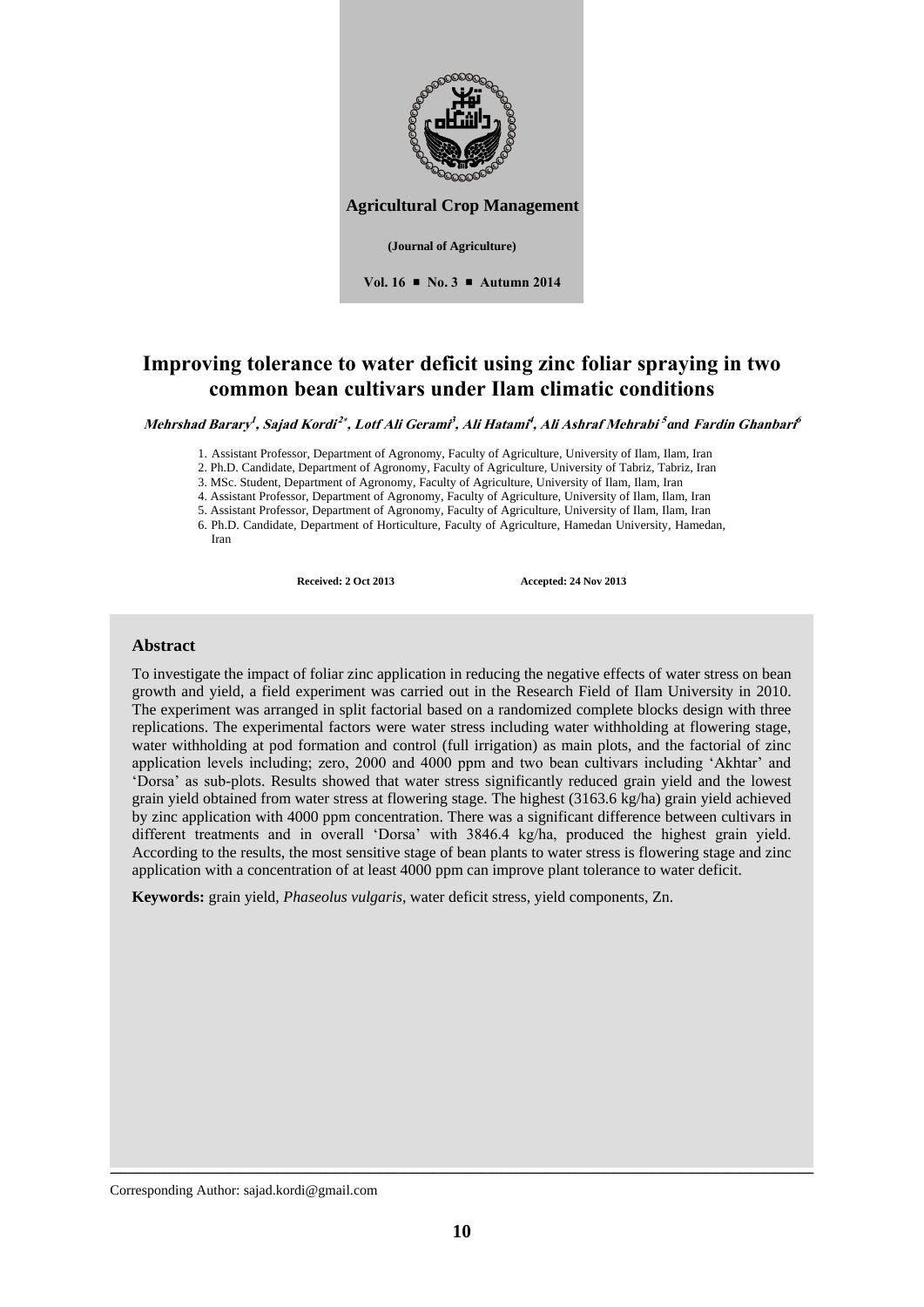

## **Effect of chitosan on in vitro proliferation of grape (Vitis vinifera L.) 'Bidaneh Ghermez' cultivar**

 $S$ aber Sadeghpour<sup>1</sup> and Lotfali Naseri<sup>1</sup>\*

1. M.Sc. Student, Department of Horticultural Science, Faculty of Agriculture, Urmia University, Urmia, Iran

2. Associate Professor, Department of Horticultural Science, Faculty of Agriculture, Urmia University, Urmia, Iran

**Received: 16 July 2013 Accepted: 3 July 2014**

### **Abstract**

Effect of different concentrations of chitosan (with low molecular weight) on *in vitro* proliferation of grape cultivar, 'Bidaneh Ghermez' was evaluated. 30 days after establishment, elongated shoots were cultured on the half strength Murashige and Skoog medium supplemented with 0.5 mg/l BAP, 0.1 mg/l IBA and different chitosan concentrations (zero, 10, 20, 40 and 80 mg/l). The experiment was based on completely randomized design with five replications. Based on the results, number of shoots, fresh and dry weight of biomasses, leaf surface and chlorophyll index were the highest at 40 mg/l chitosan. The highest shoot length and diameter were observed at 20 and 40 mg/l chitosan. The highest internode length was seen both in the control and 40 mg/l chitosan. In general, 40 mg/l chitosan significantly improved the proliferation. As a result, it can be used as a growth stimulant material to increase *in vitro* proliferation of this grape cultivar.

**Keywords:** benzylaminipurine, chlorophyll index, indol butyric acid, micropropagation, number of shoots.

Corresponding Author: l.naseri@urmia.ac.ir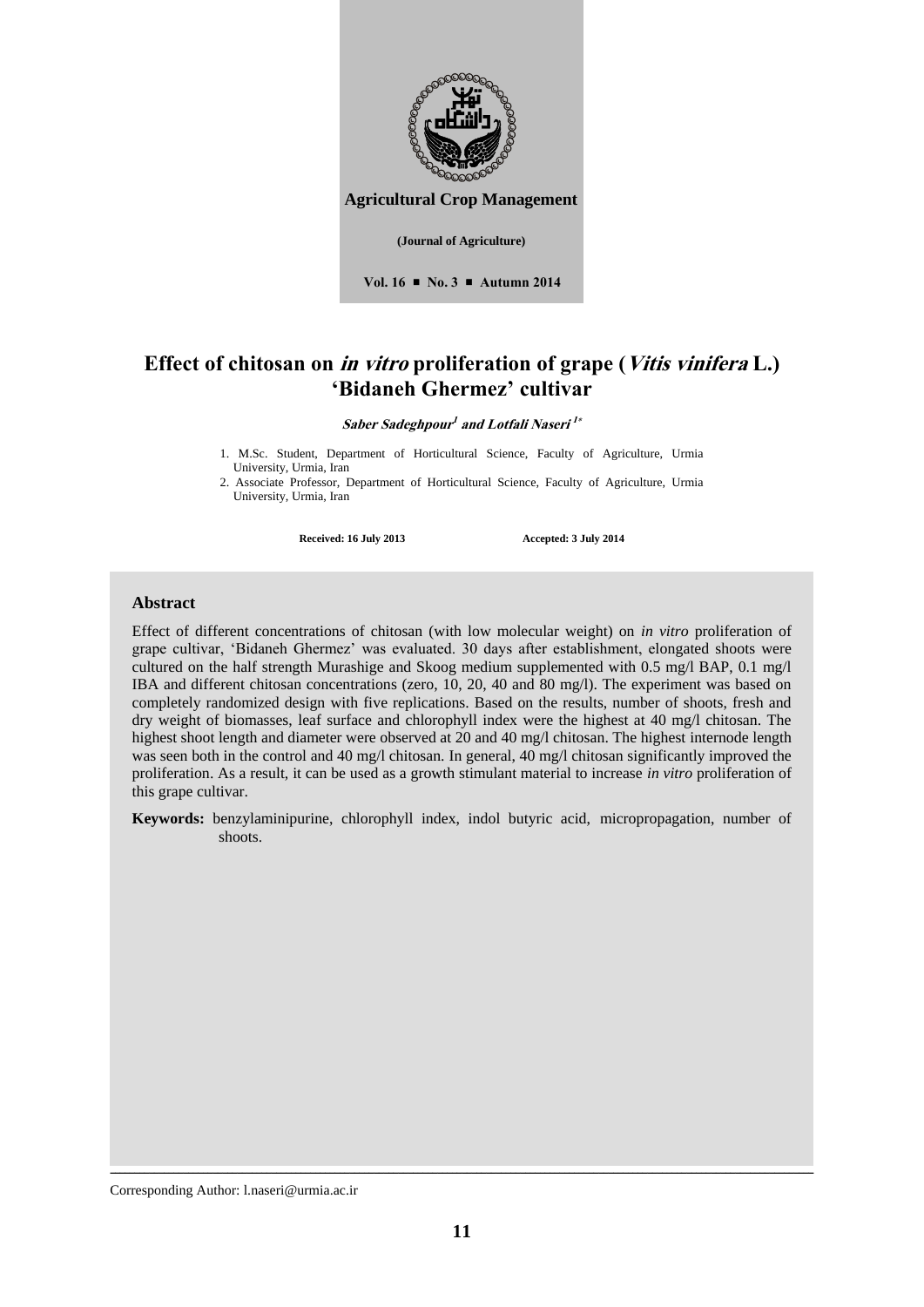

# **Comparison of some physio-morphological characteristics of eight cut rose (Rosa hybrida L.) cultivars**

**Abdolhossein Rezaei Nejad 1 and Ahmad Ismaili 2***1*

1. Assistant Professor, Department of Horticultural Sciences, Faculty of Agriculture, Lorestan University, Korramabad, Iran

2. Assistant Professor, Department of Agronomy and Plant Breeding, Faculty of Agriculture, Lorestan University, Korramabad, Iran

**Received: 27 July 2013 Accepted: 5 May 2014**

### **Abstract**

Postharvest characteristics of eight cut rose cultivars ('Valentine', 'King Pride', 'Prima Donna', 'Black Baccara', 'Victory', 'Papagayo', 'Royal Baccara' and 'Yellow Island') were investigated in a growth room with temperature of 20°C, relative humidity of 50 percent and light intensity of 10  $\mu$ mol/m<sup>2</sup>s<sup>1</sup> in autumn 2008. Among cultivars, significant differences were found for all of the traits evaluated. According to the results, 'King Pride' with 17.7 days and 'Papagayo' with 9.4 days showed the longest and the shortest vase life, respectively. After 'King Pride', 'Royal Baccara', 'Yellow Island' and 'Black Baccara' showed a high longevity. Flower peduncle was the largest in 'Yellow Island' and 'King Pride' and the lowest in 'Papagayo'. Moreover, fresh weight loss was the highest in 'Papgayo' and the lowest in 'King Pride' and 'Yellow Island'. 'King Pride' showed the highest water uptake while 'Papagayo' showed the highest water loss. Both water uptake and water loss were the lowest in 'Victory' but its flower buds didn't open fully. Moreover, 'King Pride' and 'Papagayo' showed the highest and the lowest stomatal density, respectively. Overall, cultivars with larger flowers and peduncle diameter and higher relative fresh weight, water uptake and stomatal density showed higher vase life. 'King Pride', 'Royal Baccara' and 'Yellow Island' were selected as best cultivars based on the vase life and other postharvest characteristics.

**Keywords:** flower longevity, flower opening rate, relative fresh weight, stomatal density, water loss.

Corresponding Author: Rezaeinejad.Hossein@gmail.com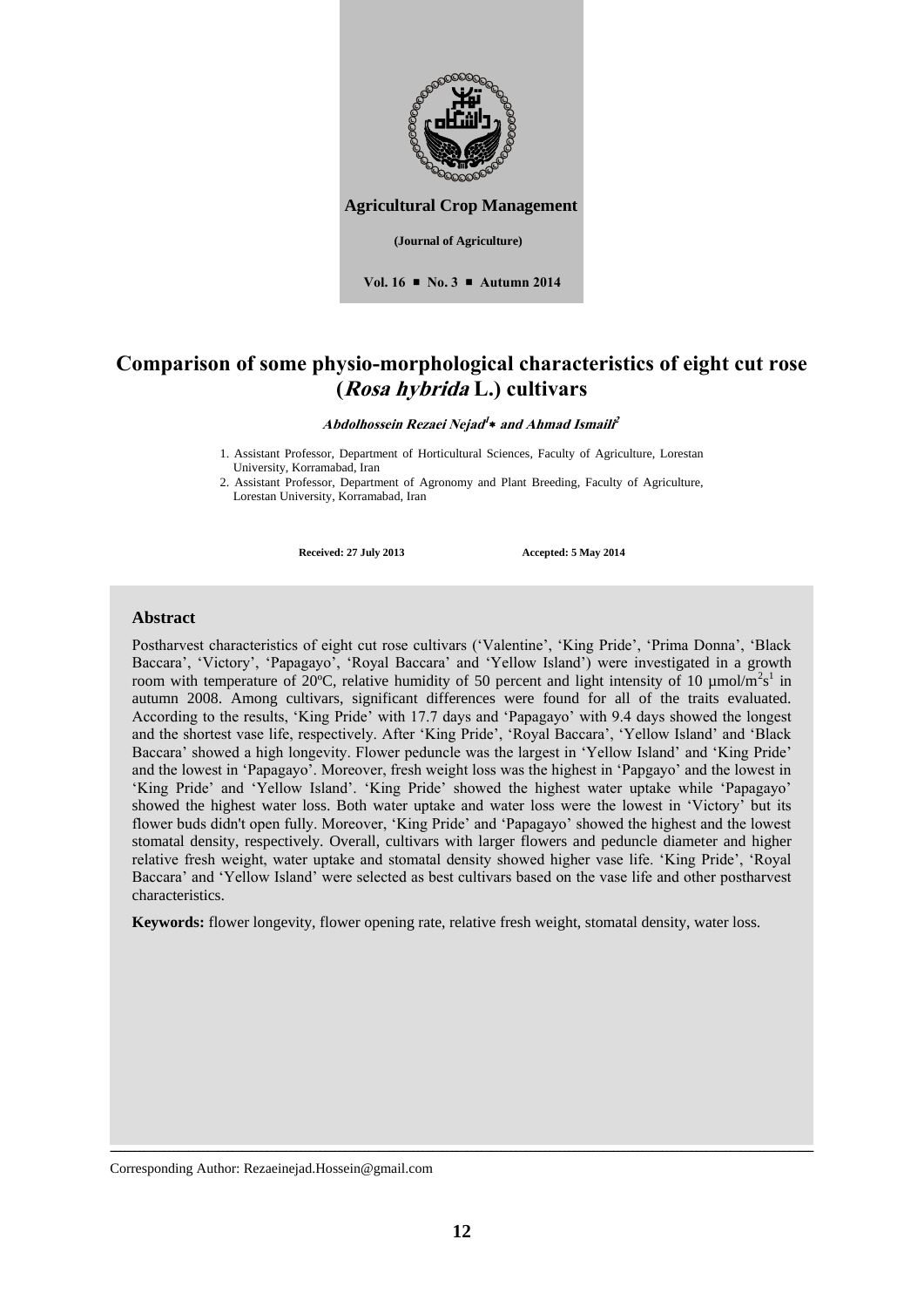

**Agricultural Crop Management** 

**Vol. 16 No. 3 Autumn 2014**

# **Effect of on-farm seed priming and application methods of zinc sulfate fertilizer on emergence characteristics, yield and yield components of two corn hybrids in Hamedan**

*Mohammad Ali Aboutalebian<sup>1</sup> Fatemeh Moghisaei<sup>2</sup> and*

1. Assistant Professor, Faculty of Agriculture, University of Bu Ali Sina Hamedan, Iran 2. M.Sc. Student, Faculty of Agriculture, University of Bu Ali Sina Hamedan, Iran

**Received: 27 July 2013 Accepted: 6 July 2014**

### **Abstract**

To evaluate the effect of on-farm seed priming and methods of zinc sulfate application on seed emergence properties, yield and yield components of two corn cultivars, an experiment was conducted as factorial in randomized complete block design with three replications during 2012 at research farm of Bu-Ali Sina University, Hamedan. First factor was methods of zinc sulfate application containing four levels of noapplication, broadcasting in soil, banding and foliar application. Second factor included on farm primed and no primed seeds and third factor consisted of two corn hybrids (Es-sensor and Biaris). Percentage and rate of emergence of on-farm primed seeds increased about 16 and 12 percent, respectively also emergence uniformity coefficient in primed seed while banding zinc sulfate comparing with no-primed seed and broadcasting zinc sulfate showed 74 percent increase. In 'Biaris' cultivar priming increased significantly the number of kernel per ear. In two cultivars, the highest 100 seeds weight was achieved of primed seed plus banding or foliar zinc sulfate application. In this study, the highest grain yield was obtained of primed 'Biaris' seed cultivar combined with zinc sulfate banding application (1370.42  $g/m<sup>2</sup>$ ) that was about 9.6 percent higher comparing with no-primed and no zinc sulfate treatment.

**Keywords:** banding, corn, seed, yield, zinc.

ــــــــــــــــــــــــــــــــــــــــــــــــــــــــــــــــــــــــــــــــــــــــــــــــــــــــــــــــــــــــــــــــــــــــــــــــ Corresponding Author: aboutalebian@yahoo.com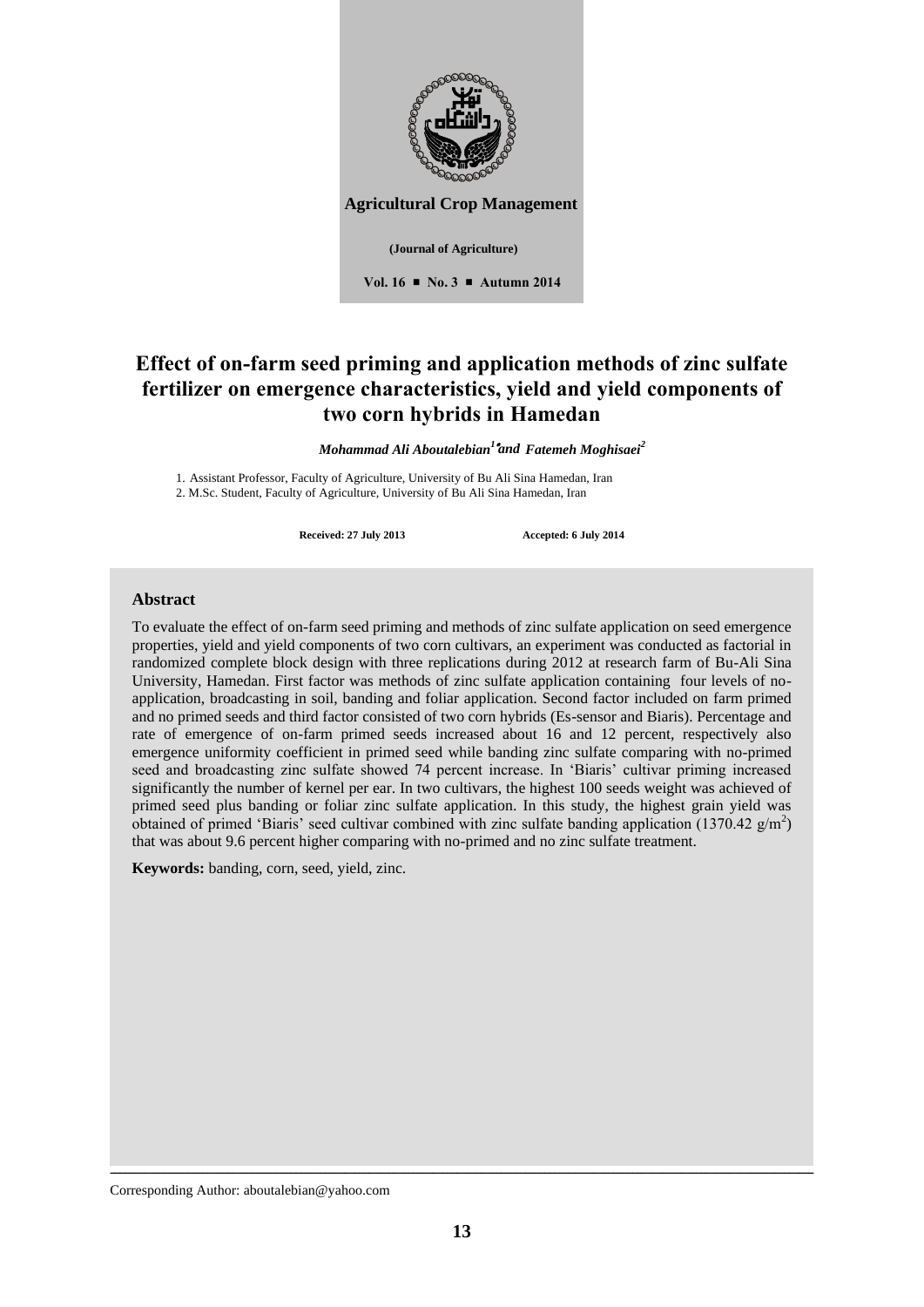

# **Effect of foliar application of nitrogen and potassium on yield and yield components of hybrid rice (Oryza sativa cv. Daylam)**

 $\boldsymbol{\mathit{Samaneh\textit{ Asadi Samam}}}, \boldsymbol{\mathit{Mohsen\textit{ Zavareh}}^{2*}, \boldsymbol{\mathit{Hasan\textit{ ShokriVahed}}^{3}}$  and Parisa Shahinrokhsar $^{4}}$ 

- 1. Ph.D. Candidate, Department of Agronomy and Crop Breeding, Faculty of Agricultural Sciences, University of Guilan, Rasht, Iran
- 2. Assistant Professor, Department of Agronomy and Crop Breeding, Faculty of Agricultural Sciences, University of Guilan, Rasht, Iran

3. Faculty Member, Department of Soil and Water Science, Rice Research Institute of Iran, Rasht, Iran

4. Faculty Member, Department of Engineering Research, Guilan Agricultural and Natural Resources Research Center, Rasht, Iran

**Received: 23 July 2013 Accepted: 11 May 2014**

### **Abstract**

A randomized complete block design with three replications was performed at Rice Research Institute of Iran, Rasht in 2008, to find the effect of supplement foliar application of nitrogen and potassium on 'Daylam' hybrid rice grain yield, its components and grain protein percentage. Foliar application of 20 kg nitrogen (five percent N) and 15 kg potassium (three percent  $K_2O$ ) in different pre-anthesis stages was considered as treatments. Foliar application of distilled water was considered as control. Results showed that the grain yield and biological yield were increased in treatments which nitrogen and potassium was applied at pre-anthesis stages compared to control treatment. Foliar spratying of nitrogen in maximum tillering stage had the highest effect on number of tiller per plant and grain number per panicle. The highest percentages of fertile tillers were related to foliar application of nitrogen at both maximum tillering and booting stages. Foliar application of nitrogen at maximum tillering and booting stage significantly increased grain protein content by 12.1 percent which was 8.3 percent greater than control treatment. The results also showed that a significant and positive correlation exists between grain yield with biological yield and percentage of panicle fertility. Overall, it was concluded that maximum tillering stage is the best pre-anthesis phonological stage for foliar application of nitrogen and potassium on 'Daylam' cultivar hybrid rice.

**Keywords:** booting, foliar application, hybrid rice, protein, tillering.

Corresponding Author: mzavareh@guilan.ac.ir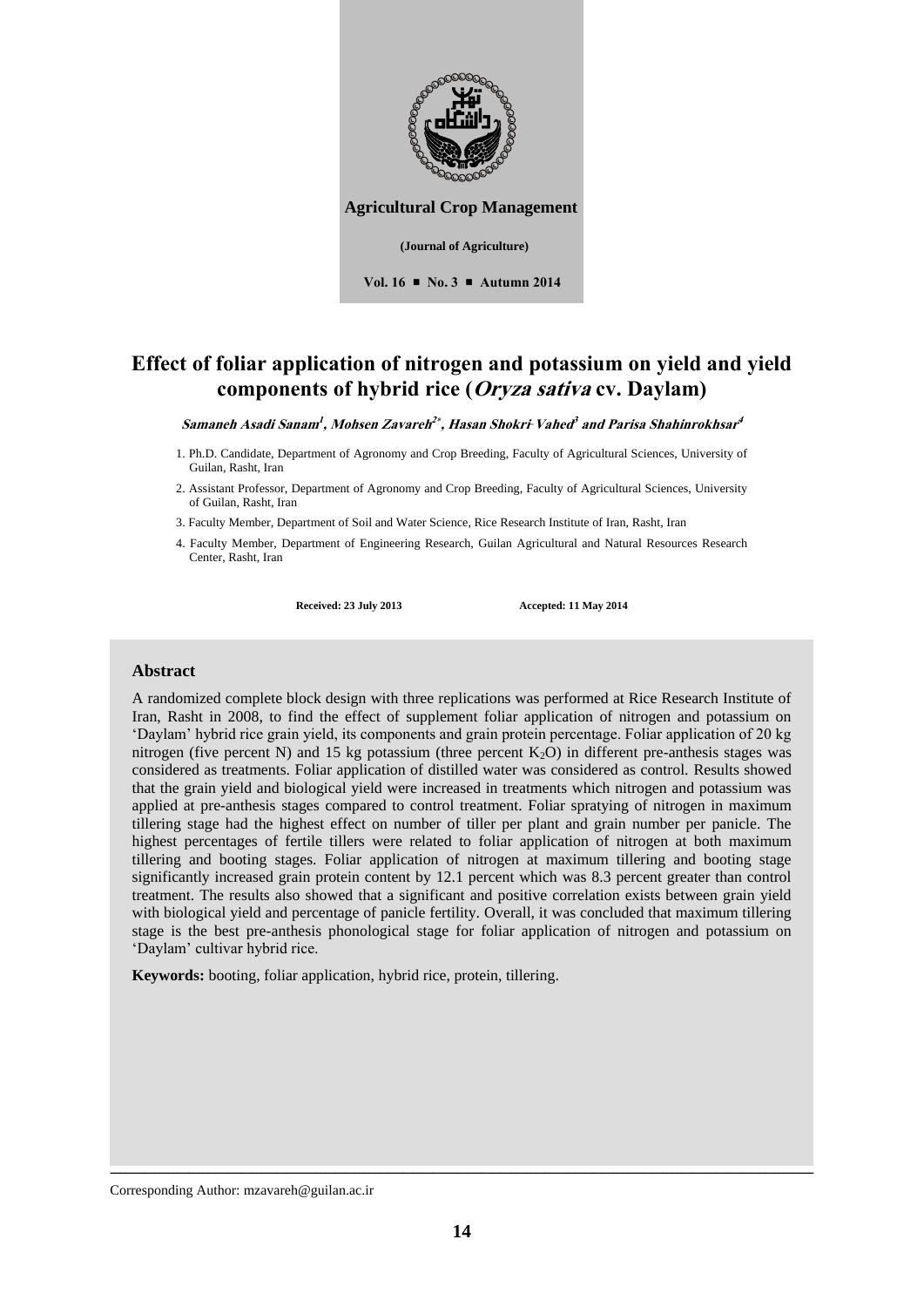

# **Mechanism of drought stress tolerance of GF677 rootstock (peach and almond hybrid) under in vitro conditions**

#### $\bm{M}$ ehri  $\bm{M}$ ashayekhi $^{1*}$ , Fariborz Habibi $^2$  and  $\bm{M}$ ohammad Esmaeil Amiri $^3$

1. M.Sc. Student, Department of Horticultural Science, Faculty of Agriculture, University of Zanjan, Zanjan, Iran

2. M.Sc., Department of Horticultural Science, Faculty of Agriculture, University of Zanjan, Zanjan, Iran

3. Associate Professor, Department of Horticultural Science, Faculty of Agriculture, University of Zanjan, Zanjan, Iran

Received: 26 July 2013 **Accepted: 19 April 2014** 

### **Abstract**

Mechanisms of drought stress tolerance of GF677 rootstock, peach and almond hybrid, (*Prunus persica × Prunus amygdalus*) were studied under *in vitro* conditions. Plantlets of GF677 rootstock were subcultured into the Murashige and Skoog (MS) solid proliferation medium containing one mg/l BA (6- Benzyladenine)and 0.1 mg/l NAA (naphthaline acetic acid) in four drought stress levels zero (control), 10, 20 and 30 gr/l polyethylene glycol 6000 (corresponding to osmotic potentials zero, -0.2, -0.4 and -0.6 MPa, respectively). After six weeks results showed that induceddrought stress had a significant effect on measured parameters. By increasing drought levels in the culture medium, antioxidant enzymes activity (catalase and peroxidase), total protein content and proline content significantly increased; meanwhile soluble sugars had non-significant increasing in the different levels of drought. According to the results it can be concluded that, the most important mechanisms of drought tolerance of GF677 rootstock under *in vitro* conditions are the use of antioxidant defense system, increasing protein synthesis (enhancing genes expression) and proline accumulation and osmoregulation by soluble sugars had less important.

**Keywords:** antioxidant enzymes, osmoregulation, proline, soluble sugars, total protein.

Corresponding Author: mehri\_m662004@yahoo.com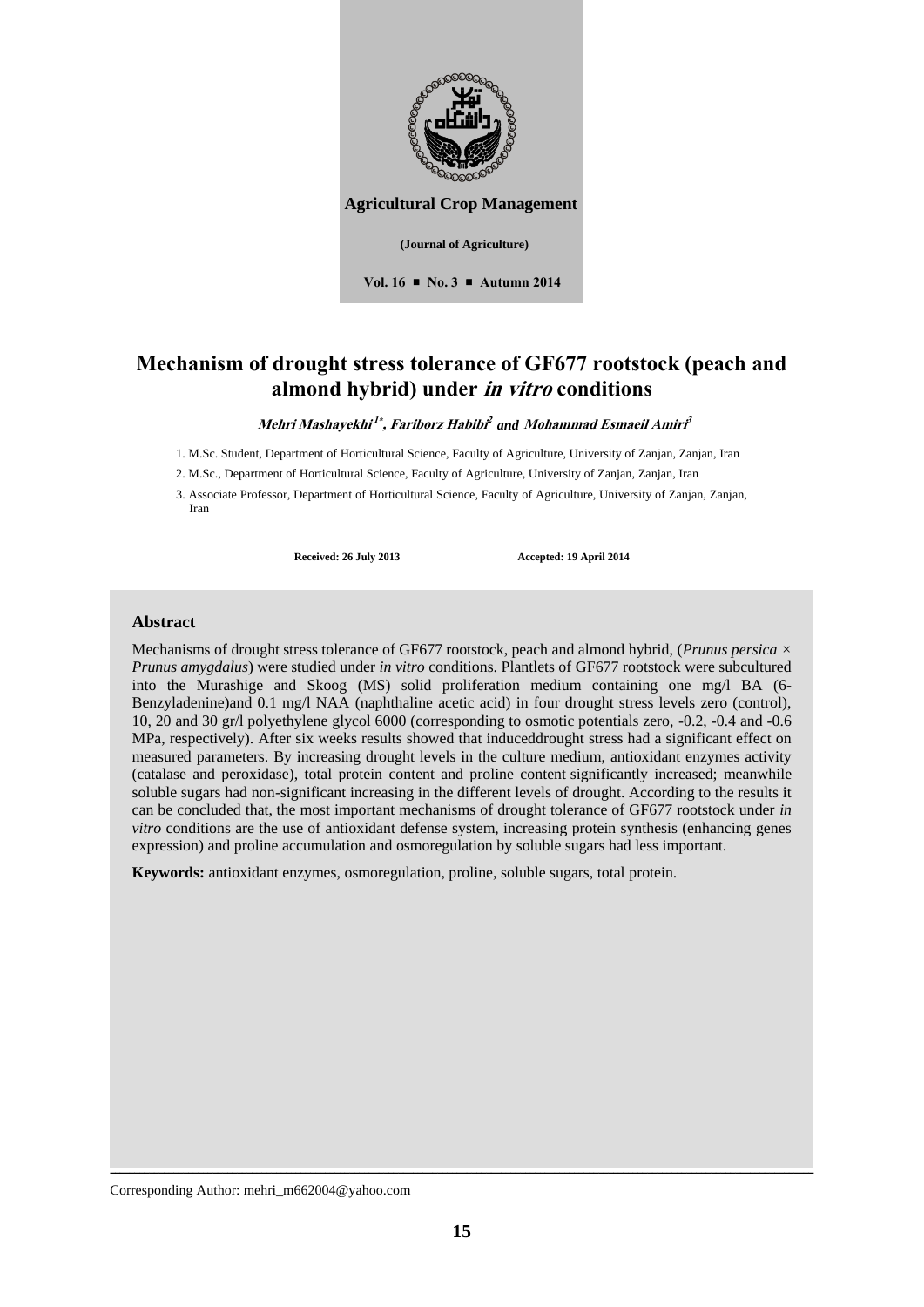

**Agricultural Crop Management** 

**(Journal of Agriculture)** 

**Vol. 16 No. 3 Autumn 2014**

# **Using thermotherapy for elimination of tristisa virus in 'Thomson Navel' orange (Citrus sinensis L.)**

**Malek Ghasemi 1 , Mahsa Hashemi Sajadi 2 and Vali Rabiei 3**

1. Assistant Professor, Department of Seed and Plant Improvement, Iran Citrus Research Institute, Ramsar, Iran

2. M.Sc., Department of Horticulture, Faculty of Agricultural Science, University of Zanjan, Zanjan, Iran

3. Associate Professor, Department of Horticulture, Faculty of Agricultural Science, University of Zanjan, Zanjan, Iran

**Received: 19 July 2013 Accepted: 2 May 2014**

### **Abstract**

Tristeza is one of the most important and devastating citrus viral disease in the world. Thermotherapy is one of the tristeza management methods that used in this study. Thus 36 'Thomson Navel' orange were placed in temperature controlled chamber (TCC) to investigate the effect of thermotherapy on elimination of tristeza virus. First, the scions were inoculated by grafting and after six months tested by ELISA. Plants were placed in 35/30°C (day/night) temperature for two weeks (as pre conditioning). Then they were incubated at: 40/30, 42/32, 44/34°C for 11 weeks, two weeks and 10 days, respectively. In the last temperature, 12 plants dried out and in six of the remaining plants, no infected plants were verified. The other 18 plants were alive but infected. Termotherapy is considered as one of the healthy ways for citrus seedlings depends on plant species. Viruses infecting alone or together with shoot tip grafting (STG) led to the production of healthy seedlings. The results also indicate inefficiency of this method to eliminate viruses and suggest using a combination of thermotherapy and STG

**Keywords:** ELISA, immuno printing, indicator plant test, sanitation, tristeza.

Corresponding Author: malek\_ghasemi@yahoo.com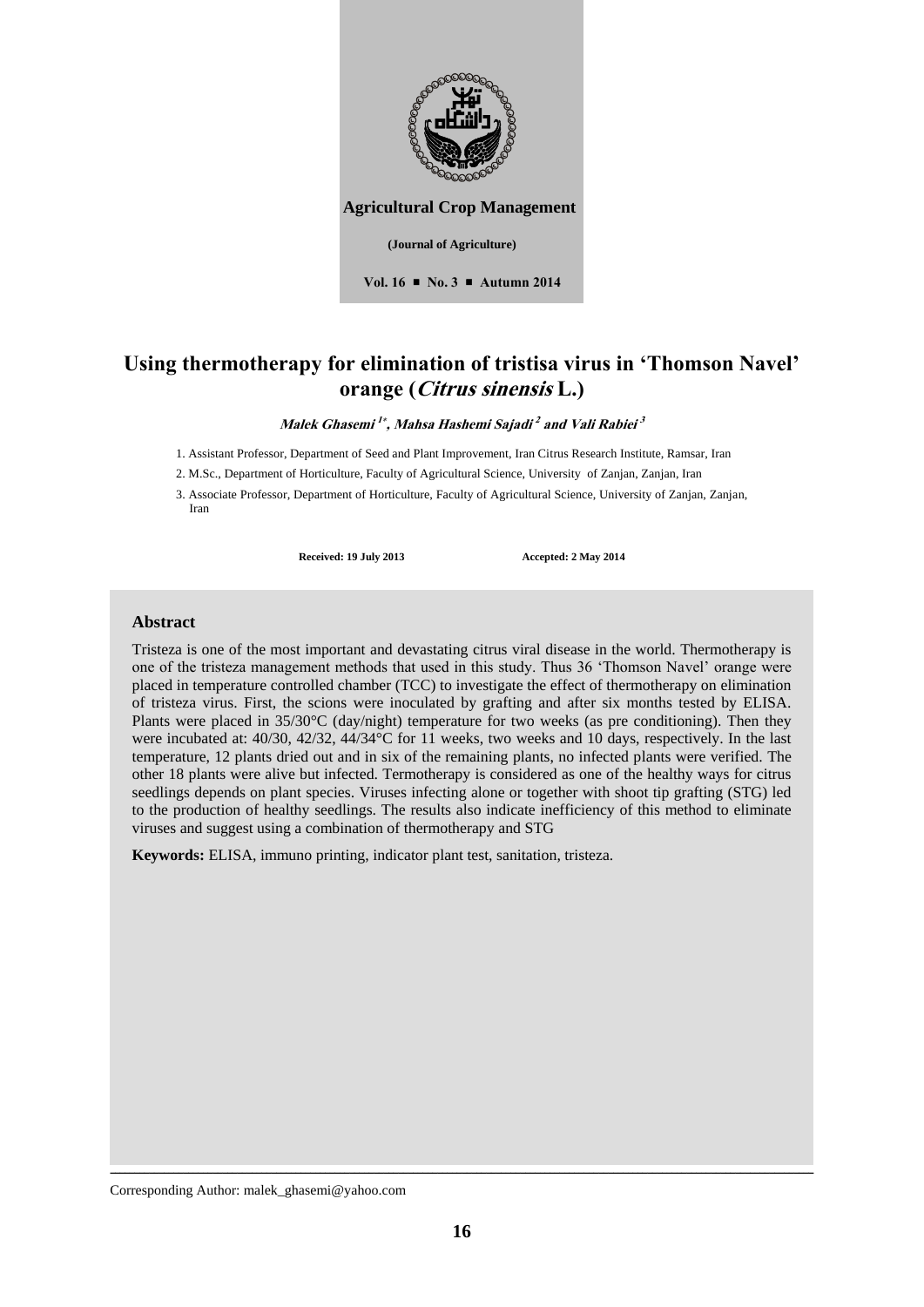

# **Effect of Fe and Zn spraying on some characteristics of mungbean using chemical and organic fertilization**

 $J$ alal  $J$ alilian  $^{1*}$ , Azimeh Khade<sup>2</sup> and Alireza Pirzad<sup>3</sup>

1. Assistant Professor, Department of Agronomy, Faculty of Agriculture, University of Urmia, Urmia, Iran

2. MSc Student, Department of Agronomy, Faculty of Agriculture, University of Urmia, Urmia, Iran

3. Associate Professor, Department of Agronomy, Faculty of Agriculture, University of Urmia, Urmia, Iran

Received: 19 August 2013 **Accepted: 30 April 2014** 

### **Abstract**

To study effect of Fe and Zn spraying on some characteristics of mungbean, an experiment was designed as factorial based on randomized complete block with three replications in Urmia University in 2012. Treatments were nutrition systems (organic, chemical, integrated and no nutrition) and micronutrients (Fe, Zn, no foliar application and water spraying). The plant height, pod length, number of pod, number of grain in pod, and grain yield were measured in plants treated with organic as well as chemical and integrated fertilization systems. With regards to obtain the maximum biomass (3421.8 kg/ha) and ecofriendly benefits of organic system, it is recommended as suitable fertilization treatment. The highest plant height (37.78 cm) and grain yield (800.8 kg/ha) obtained from Zn spraying, while the highest biological yield (3250.80 kg/ha) from Fe spraying and foliar application of micronutrients were the same, statistically. In conclusion, Zn and Fe spraying cause to increase the yield and yield component of mungbean.

**Keywords:** micronutrient, mungbean, nutrition systems, yield component, zinc.

Corresponding Author: j.jalilian@urmia.ac.ir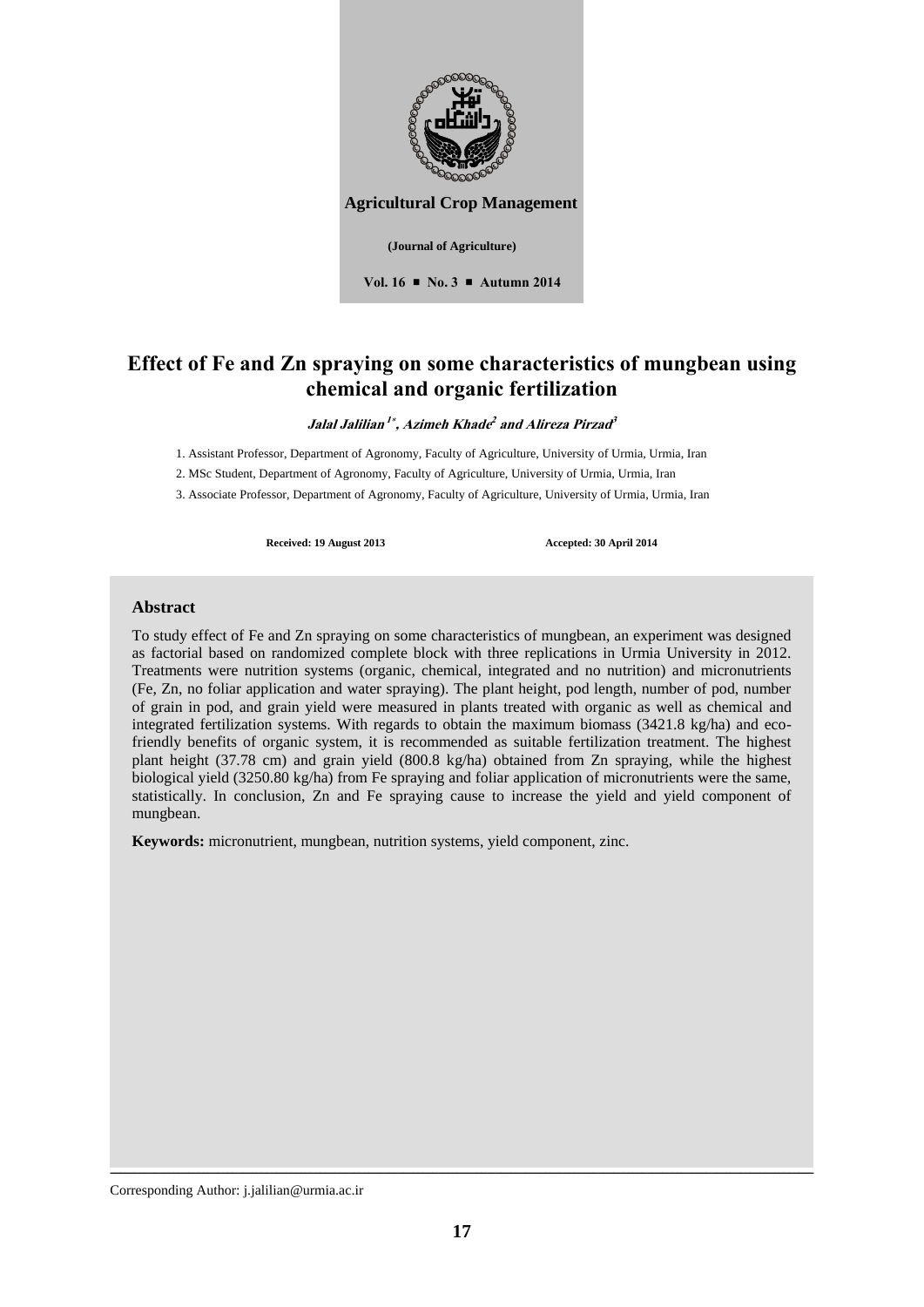

**Vol. 16 No. 3 Autumn 2014**

# **Effect of arbuscular mycorrhizae and on-farm seed priming on emergence characteristics, yield and yield components of maize (Zea mays) at different levels of phosphate fertilizer**

**Mohammad Ali Aboutalebian 1 , and Rangin Shabrandi 2**

1. Assistant Professor, Faculty of Agriculture, University of Bu Ali Sina, Hamedan, Iran 2. M.Sc. Student of Agronomy, Faculty of Agriculture, University of Bu Ali Sina, Hamedan, Iran

**Received: 19 August 2013 Accepted: 16 December 2013**

### **Abstract**

To investigate the effect of on-farm seed priming and arbuscular mycorrhizal fungi in different amounts of phosphate fertilizer on emergence, yield and yield components of a semi-mid maturity corn hybrid (ES-SENSOR), an experiment was conducted at the research station of Agriculture College, Bu-Ali Sina University in 2012 in a factorial randomized complete block design with three replications, where the first factor was priming in two levels including control (non-primed) and priming with water and second factor was arbuscular mycorrhizal fungi (control and application of mycorrhizae) and the third factor was phosphate fertilizer application in three levels (non-use, 50 and 100 percent of recommended phosphate fertilizer). Results showed that seed priming increased seedling emergence rate by 15 percents. The highest symbiosis percentage was about 65.47 which obtained by application of mycorrhizae and 50 percent of phosphate fertilizer recommendation. Also, seed priming increased the number of grains per ear. 100 seed weight was also increased significantly by priming and inoculation with mycorrhizae at 50 percent phosphate fertilizer recommendation. In this study, seed priming increased grain yield by 22.32 percent. The highest yield rate of 1249.59  $g/m^2$  was obtained in 50 percent phosphate application and use of mycorrhizal symbiosis. Therefore by application of mycorrhizal fungi in the direction of sustainable agriculture, phosphate fertilizer can be reduced by up to 50 percent.

**Keywords:** corn, mycorrhizae, pretreatment, seed, symbiosis.

Corresponding Author: aboutalebian@yahoo.com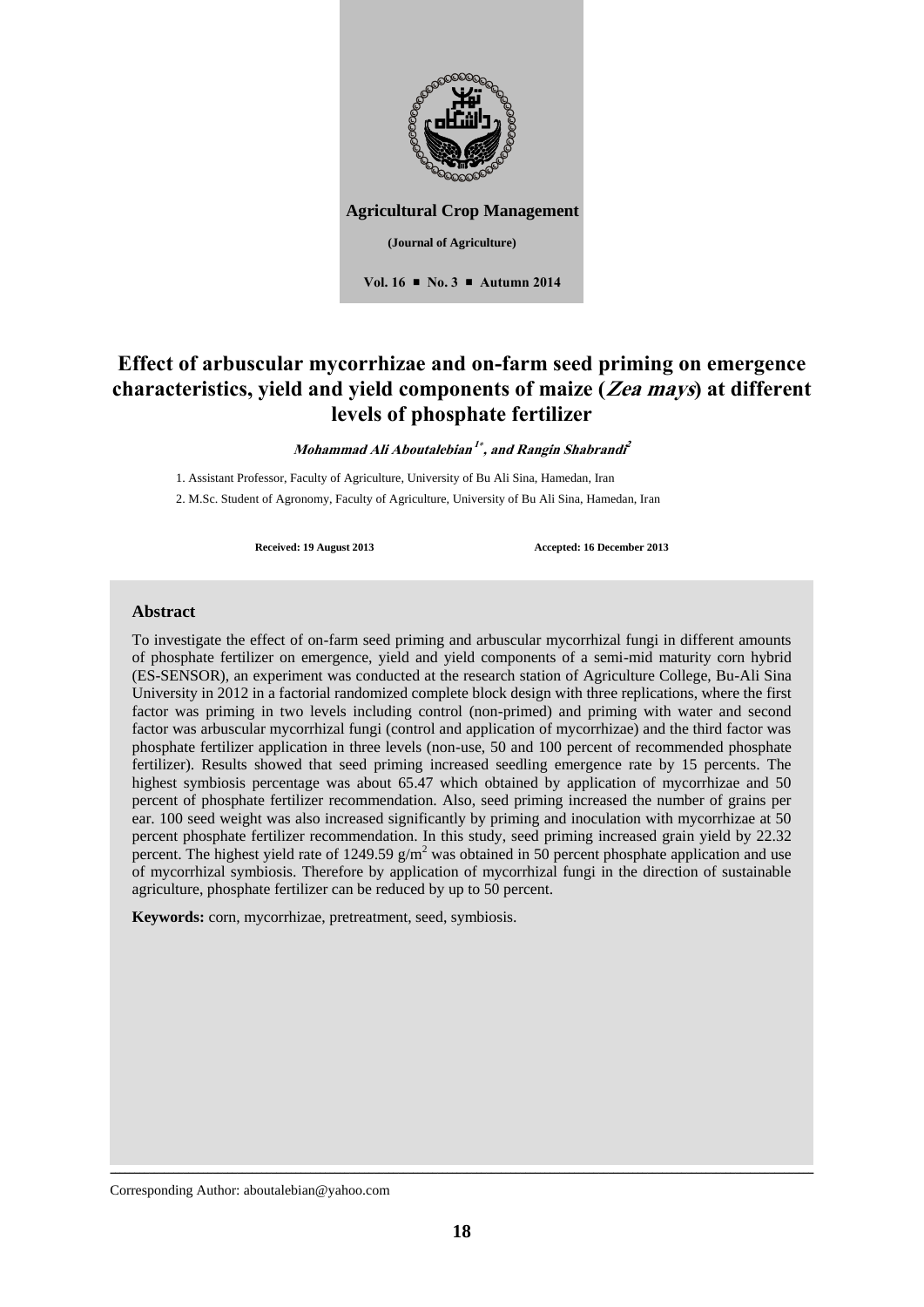

**Vol. 16 No. 3 Autumn 2014**

**Genetic variation for salinity tolerance and its association with biomass production in cultivated chickpea (Cicer arietinum L.) genotypes**

**Masoumeh Pouresmael 1 , Jalal Rastegar 2 and Zangiabadi 3**

- 1. Assistant Professor, Genetics and Plant Genetic Resources Department, Seed and Plant Improvement Institute, Karaj, Iran
- 2. Assistant Professor, Seed and Plant Improvement Research Department, Agricultural and Natural Resources Research Center of Khorasan Razavi, Neishabur, Iran
- 3. Expert, Soil and Water Research Department, Agricultural and Natural Resources Research Center of Khorasan Razavi, Mashhad, Iran

**Received: 3 Sep 2013 Accepted: 1 Jan 2014**

### **Abstract**

In this study, salinity tolerance of 51 Kabuli chickpea genotypes was investigated at vegetative growth phase using 4.5 and 6.5 ds/m salt solution (by adding NaCl to 1/2 Hoagland solution) and 1/2 Hoagland solution (EC= 1.7 ds/m) as control treatment. A split plot design was used in this experiment where the main plot was salinity treatments and the sub plot was genotypes. Treatments continued until 40 days and after that, shoot length, leaf area, chlorophyll content and biomass ratio were measured. Genotypes responded differently to saline condition. Based on vegetative biomass production under salt treatments in comparison with control treatment, different salinity tolerance indices calculated. Ranking of genotypes based on these indices indicated that, the genotypes number 5620, 6364, 5941, 5280, 6142, 6356, 5843 and Hashem cultivar were more tolerant to salinity. Under 6.5 ds/m NaCl, genotype 6142 was the most tolerant genotype. Sowing the genotypes at saline soil generally affected by  $Na<sup>+</sup>$  and Cl with electrical conductivity of 9.8 ds/m at Neishabur (Feiz abad) field caused strong damages on all the genotypes and 60 days after planting none of the genotypes could survive at saline field. High salinity level in the field in comparison with salinity tolerance threshold of the chickpea genotypes might be the reason for this reaction.

**Keywords:** genetic diversity, Kabuli chickpea, NaCl, salt stress, soil salinity.

Corresponding Author: masoumehpouresmael@yahoo.com